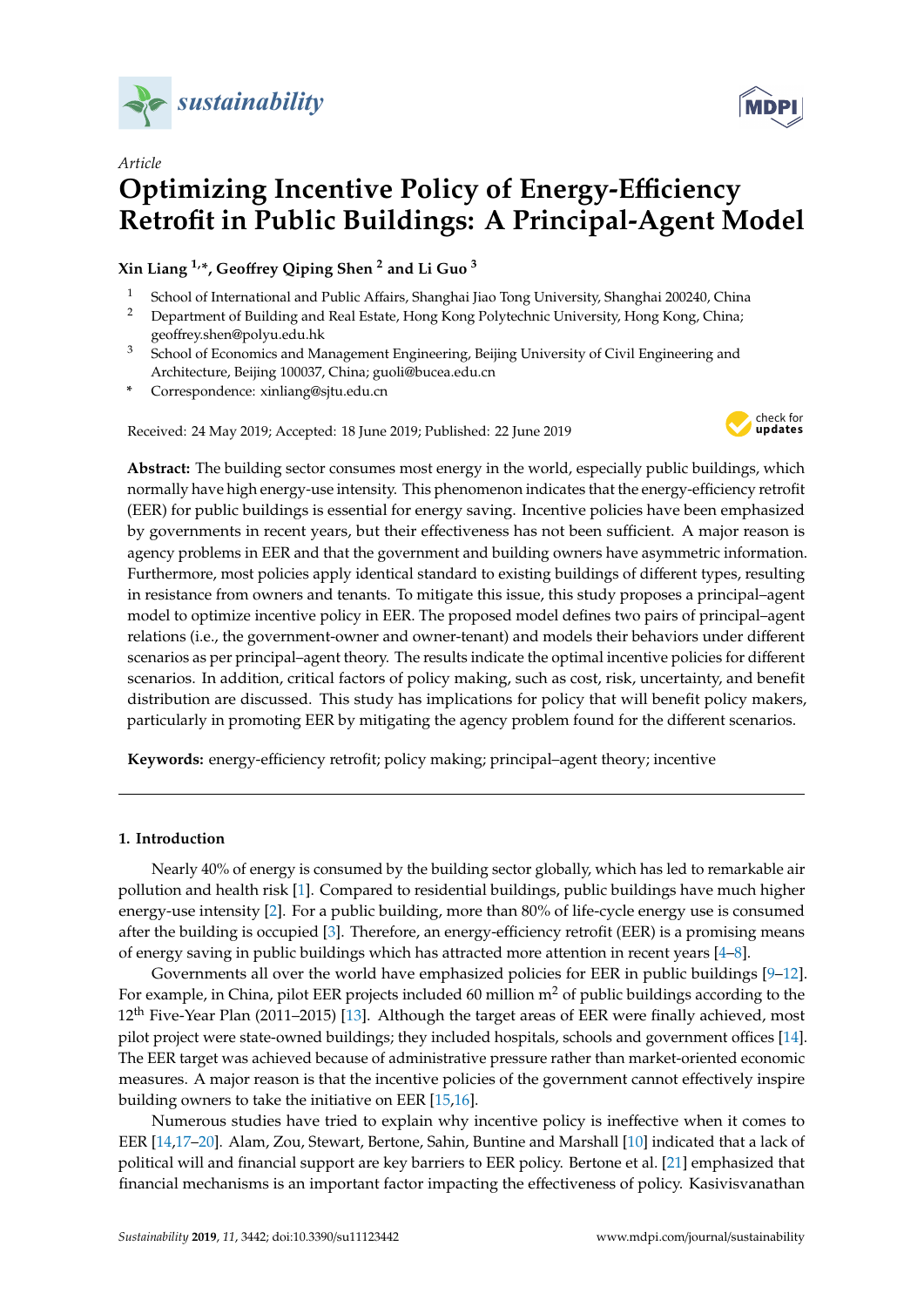et al. [\[18\]](#page-17-13) indicate that incentives by government could not match the building owner's cost, and also the long payback period (normally more than five years), making it difficult for EER projects to generate economic benefits. Liu et al. [\[22\]](#page-18-2) argued that the level of public participation will also influence the effectiveness of EER policy. Furthermore, the government incentive is mainly on the basis of the energy performance after EER, however, the climate, building condition, occupier activities in a building, and other uncertain factors could influence the energy performance of a building [\[17,](#page-17-11)[19,](#page-17-14)[20,](#page-18-0)[23](#page-18-3)[–25\]](#page-18-4).

Several pilot studies have attempted to address these problems of incentive policy in EER. Although some studies analyzed the relationship between government and building owners [\[10](#page-17-12)[,23](#page-18-3)[,26](#page-18-5)[,27\]](#page-18-6), the agency problem in EER has not been effectively addressed [\[28\]](#page-18-7). First, the government and building owners are information asymmetric in that building owners have more information about EER. How to design an optimal policy to encourage building owners and achieve maximum effect is a typical agency problem. In addition, there is also an agency problem between building owners and tenants—a typical problem in public buildings. Another problem is that different building conditions can significantly influence the decisions of owners and occupiers in EER (e.g., occupied types, allocation of energy-saving benefits) [\[29\]](#page-18-8). Therefore, a narrow analysis without considering building conditions in EER may lead to inaccurate results and ineffective policy.

To bridge the research gaps, this study develops a novel principal-agent model for optimizing incentive policies under different scenarios in EER. This study differs from most previous empirical studies. Instead of investigating decision-making behaviors through a survey, it analyzes the stakeholders' behaviors as per principal–agent theory. Because interviewees tend to show positive attitude to energy saving and sustainability, the survey results normally have an optimistic bias. Therefore, this study models the stakeholders' decisions under different scenarios based on principal–agent theory. This method is an effective approach to reveal the mechanism of stakeholders' decisions in EER and provide policy implications for the government.

#### **2. Methodology**

## *2.1. Principa–Agent Theory*

Agency problems are common in reality, in that the agent represents the principal to implement works or make decisions. For example, patients and doctors, clients and lawers are typical pincipal-agent relations. There are two key issues in agency problem, split incentive and asymmetric information [\[30\]](#page-18-9). Split incentive indicates both pincipal and agent want to maximze their own utility, so the aims of them are normally different. Asymmetric information means agents normally have more information than principals, that agents can use this to persue their own interests and may harm the interests of principal. It is impossible or very difficult for the principal to supervise the agent's real action.

Principal–agent theory was introduced to address agency problems. It defines an optimized contract, that can induce agent's effort and maximize principal's utility. In fact, the principal-agent theory is essentially to solve an optimization problem [\[30\]](#page-18-9). In the environmental research area, principal–agent theory has been used in some case studies, for example the energy utility regulation, and energy-efficiency decisions in the trucking and shipping industry [\[31–](#page-18-10)[33\]](#page-18-11).

In this study, there are two pairs of principal–agent relations (i.e., the government and building owners, the building owners and tenants) that should be considered in EER policy design. Accordingly, a model based on the principal–agent theory was developed to optimize incentive policy in EER. The problem can be specified to design the optimal incentive by the principals (government/owner) to maximize the efforts of agents (owner/occupier) and the utilities of principals. The detailed model description is illustrated in Section [2.2.](#page-1-0)

### <span id="page-1-0"></span>*2.2. Model Description*

EER can bring a large amount of environmental benefits and social welfare, however these social benefits are not considered as a high priority by individuals (i.e., building owners and tenants). Liang,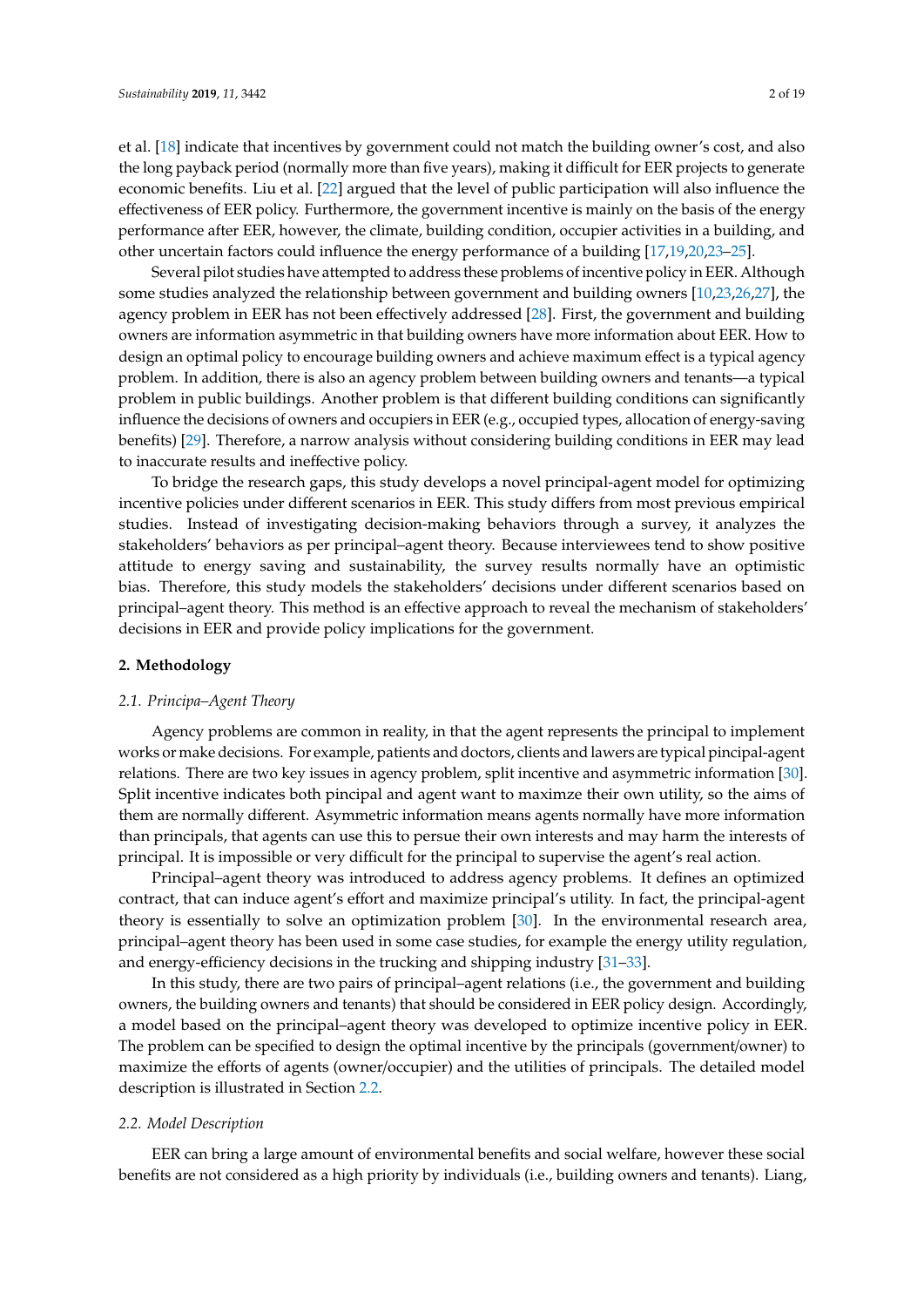Peng and Shen [\[29\]](#page-18-8) analyzed the relationship between owners and tenants in EER based on the game Peng and Shen [29] analyzed the relationship between owners and tenants in EER based on the game model, and indicated that due to split interests, both owners and tenants would be reluctant to begin model, and indicated that due to split interests, both owners and tenants would be reluctant to begin an EER without government incentives. This result explains why most promotions of ER have not an EER without government incentives. This result explains why most promotions of ER have not received active responses in industry. Thus, the government needs to give incentives to relocate the received active responses in industry. Thus, the government needs to give incentives to relocate the benefit and cost, which can promote EER through an economic lever. benefit and cost, which can promote EER through an economic lever.

When there is no incentive, the interest relationship between owners and tenants is shown in the When there is no incentive, the interest relationship between owners and tenants is shown in the dashed box on the left of Figure 1. When the government joins and provides incentives, the relationship dashed box on the left of F[ig](#page-2-0)ure 1. When the government joins and provides incentives, the among stakeholders is changed, as shown in the dashed box on the ri[ght](#page-2-0) of Figure 1. The government can evaluate the environmental benefits and social welfare of an EER project (shown by green lines in Figure 1), and give appropriate incentives to the owner of the building (shown by the red line in Figure 1). The ow[ne](#page-2-0)rs can gain more benefits through government's incentive. When there are satisfied benefits from EER, they will initiate EER. If a building is not owner-occupied, the owner needs to negotiate with the tenants and may give incentives to balance the cost of EER (shown by the dashed red line in Figure [1\)](#page-2-0). Then, the owners and tenants can cooperate on EER. Therefore, an appropriate incentive is essential for promoting EER.

<span id="page-2-0"></span>

**Figure 1.** Interest relationship of stakeholders in energy-efficiency retrofit (EER). **Figure 1.** Interest relationship of stakeholders in energy-efficiency retrofit (EER).

Therefore, the main problem can be defined as how to make an optimal incentive policy that maximize the efforts of owners and tenants for EER. To address this problem, a principal–agent can maximize the efforts of owners and tenants for EER. To address this problem, a principal–agent model is developed to optimize the incentive policy and balance the benefits and costs for the three model is developed to optimize the incentive policy and balance the benefits and costs for the three stakeholders (i.e., owners, tenants, and government). stakeholders (i.e., owners, tenants, and government). Therefore, the main problem can be defined as how to make an optimal incentive policy that

# 2.2.1. Players in the Principal–Agent Model 2.2.1. Players in the Principal–Agent Model

There are various stakeholders involved in EER [34–36]. However, in the initial phase of EER, three stakeholders (i.e., government, building owners, and tenants) play the most essential roles in three stakeholders (i.e., government, building owners, and tenants) play the most essential roles in public buildings [\[29\]](#page-18-8). The current study attempts to identify the optimal incentive for EER in public public buildings  $[29]$ . The current study attempts to identify the optimal incentive for EER in public buildings through a principal–agent model. Accordingly, our model focuses on the two pairs facing buildings through a principal–agent model. Accordingly, our model focuses on the two pairs facing agency problems, that is, government and building owners, as well as building owners and tenants. agency problems, that is, government and building owners, as well as building owners and tenants. There are various stakeholders involved in EER [\[34–](#page-18-12)[36\]](#page-18-13). However, in the initial phase of EER,

**Government versus building owners:** The government gives incentives to building owners to encourage them to participate and make more efforts on EER. However, they have asymmetric information and split incentives. First, the government does not know the efforts of building owners information and split incentives. First, the government does not know the efforts of building owners want to pay on EER. Further, the objectives of them are different. The government's objective is to want to pay on EER. Further, the objectives of them are different. The government's objective is to optimize the effect of EER, but the owners' objective is to pursue their own benefits from EER. Therefore, there is a typical agency problem regarding how to design an optimal incentive by government to gain the best retrofit results.

**Building owners versus tenants:** For the tenant occupied buildings, if the tenants do not gain enough benefits and are reluctant to undertake EER, building owners should give them incentives to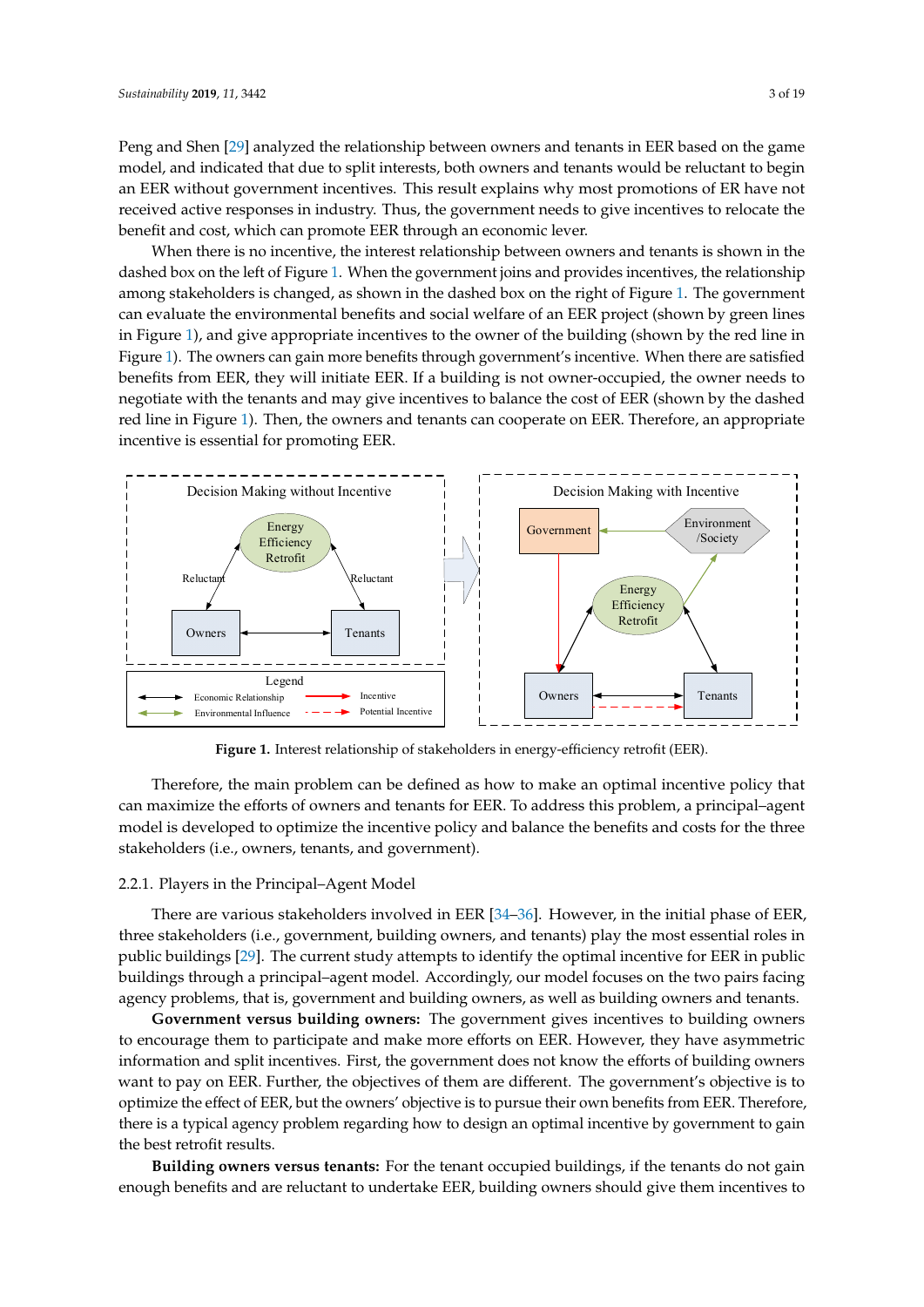influence their decision making on EER. However, the building owners does not have the complete information of the tenants. In addition, the objective of them are different, both of them aim to maximize their own benefits from EER. Therefore, there is also an agency problem between them, which is how to design an optimal incentive by building owners to gain the best retrofit results.

It is worth noting that in real EER projects, since each owner is independent, the government has to communicate with each owner individually. But because the owners have similar aims and interests, their decision-making behavior will not be significantly different in the same scenario. Therefore, building owners are considered homogeneous in the model. Similar to the owners, although the occupiers are independent in reality, they are abstract to an identical entity in the model.

#### 2.2.2. Benefits and Costs

The benefits and costs of stakeholders in the principal–agent model are listed in Table [1.](#page-3-0) The benefits of owners are economic benefits from the retrofit and incentives from the government, while the costs of owners are the cost of EER and incentives to tenants. The benefits of tenants are economic benefits from the retrofit and incentives from owners, while the costs of tenants are the cost of EER. The benefit of government is the environmental and social benefits, while the cost is the incentives to owners. The incentive from owners to tenants is optional, depending on the relationship between them.

<span id="page-3-0"></span>

| <b>Stakeholders</b> | <b>Benefits</b>                   | Costs                            |
|---------------------|-----------------------------------|----------------------------------|
| Owners              | Economic benefits from retrofit   | Cost of EER                      |
|                     | Incentives from government        | Incentives to tenants (optional) |
| <b>Tenants</b>      | Economic benefits from retrofit   | Cost of EER                      |
|                     | Incentives from owners (optional) |                                  |
| Government          | Economic and social benefit       | Incentives to owners             |

| <b>Table 1.</b> Benefits and costs of stakeholders in EER. |
|------------------------------------------------------------|
|------------------------------------------------------------|

#### 2.2.3. Scenarios

Interest relationships between owners and tenants vary according to different situations. Based on the type of occupied building and whether owners can benefit from EER, there are four scenarios, as shown in Figure [2.](#page-4-0)

The scenarios are classified by two criteria, one is occupancy type and the other is beneficiary of energy bill saving. The latter is straightforward in that who can gain benefit from energy saving will have more initiatives for EER. It will influence the optimal incentive by government. For example, if the building owner cannot benefit from energy bill saving, the government should provide more incentive to let the owner participate in EER. Numerous previous studies have indicated this point [\[24\]](#page-18-14). Occupancy type is another important factor influencing incentive policy. In the owner-occupied building, the owner can make a decision on EER. In the tenant-occupied building, the owner has to communicate and negotiate with tenants, which make the decisions of EER more complex. The government or building owner need to give some compensation to tenants to promote EER. The occupancy type is also highlighted as an important factor influencing decision making of EER by a number of previous studies [\[29\]](#page-18-8).

The four scenarios are introduced in detail as follows.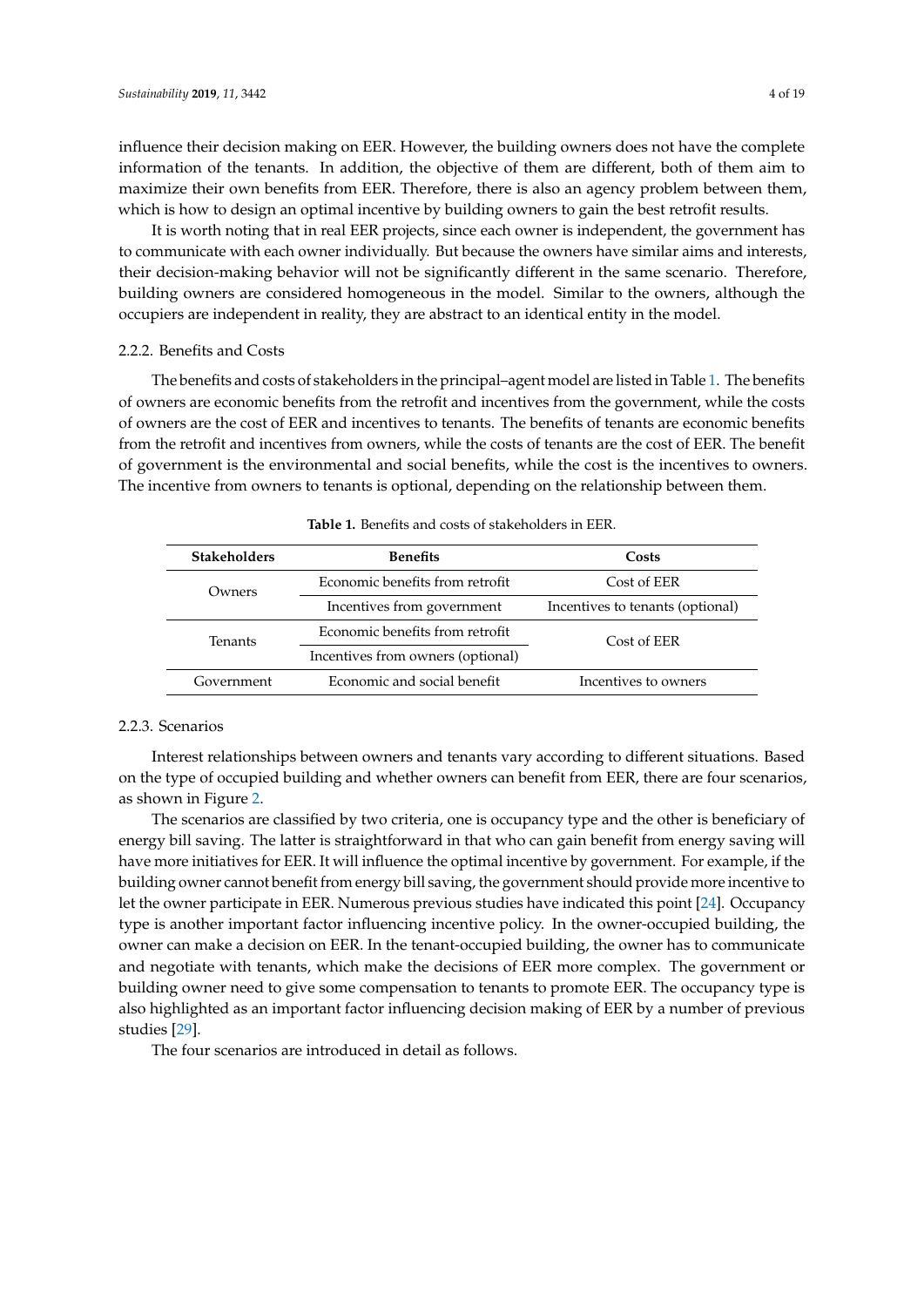<span id="page-4-0"></span>

**Figure 2.** Four scenarios of EER. **Figure 2.** Four scenarios of EER. **Figure 2.** Four scenarios of EER.

occupied by the owners of the buildings and they pay the utility bills themselves; thus, the owners called by the owners of the bandings and they pay the diffity bins dienserves, thus, the owners<br>can gain benefits from EER by energy saving. Typical buildings in Scenario I are the headquarters of companies and institutes. For example, the headquarters building of China Resource Group in companies and institutes. For example, the headquarters building of China Resource Group in Hong Hong Kong is a self-owned property. The building was completed in 1983 and has been retrofitted several times. The company can benefit from the EER. The property manager mentioned that the retrofit of an elevator saved on the energy bill significantly and also improved the delivery efficiency. and the energy bill significant on the energy bill significantly and also improved the delivery efficiency. principal-agent model in Scenario I is shown in Figure 3. The principal-agent model in Scenario I is shown in Figure [3.](#page-4-1) principal-agent model in Scenario I is shown in Figure 3. **Scenario I:** represents the owner-occupied and owner-benefitting buildings. The buildings are can gain benefits from EER by energy saving. Typical buildings in Scenario I are the headquarters of exercise or an elevator saved on the energy bill significantly and also improved the delivery efficiency.

<span id="page-4-1"></span>

**Figure 3. Figure 3. Figure 1. The principal-agent model in Scenario I. Principal-Figure 3.** The principal–agent model in Scenario I. **Figure 3.** The principal–agent model in Scenario I.

owner is the agent. The government (principal) delegate building owner (agent) to implement EER. The government aims to maximize the utility of EER, but owners aim to maximize its own benefit. To encourage more efforts on EER and gain more utilities, the government gives incentives to building owners. The problem is how to optimize the incentive by the government. In the principal-agent model, there are normally two cons[trai](#page-18-9)nts [30]. One is the individual rationality constraint (IR), that the agent's bonefit should be more than a threshold. The other one is the incentive compatibility constraint agent's benefit should be more than a threshold. The other one is the incentive compatibility constraint (IC), that the optimal strategies of principal and agent should be compatible. As shown in the conceptual model in Figure [3,](#page-4-1) the government is the principal and the building

Scenario II: represents the fact that the buildings are owner-occupied, but the owner does not benefit from savings. The buildings are occupied by the owners, but the utility bills are paid by public finance. Hence, the building owners cannot gain the benefits from EER. Typical buildings in Scenario  $\mathcal{L}$  final building over  $\mathcal{L}$  the building in  $\mathcal{L}$  $\frac{1}{2}$  finance building over  $\frac{1}{2}$  building in Sec.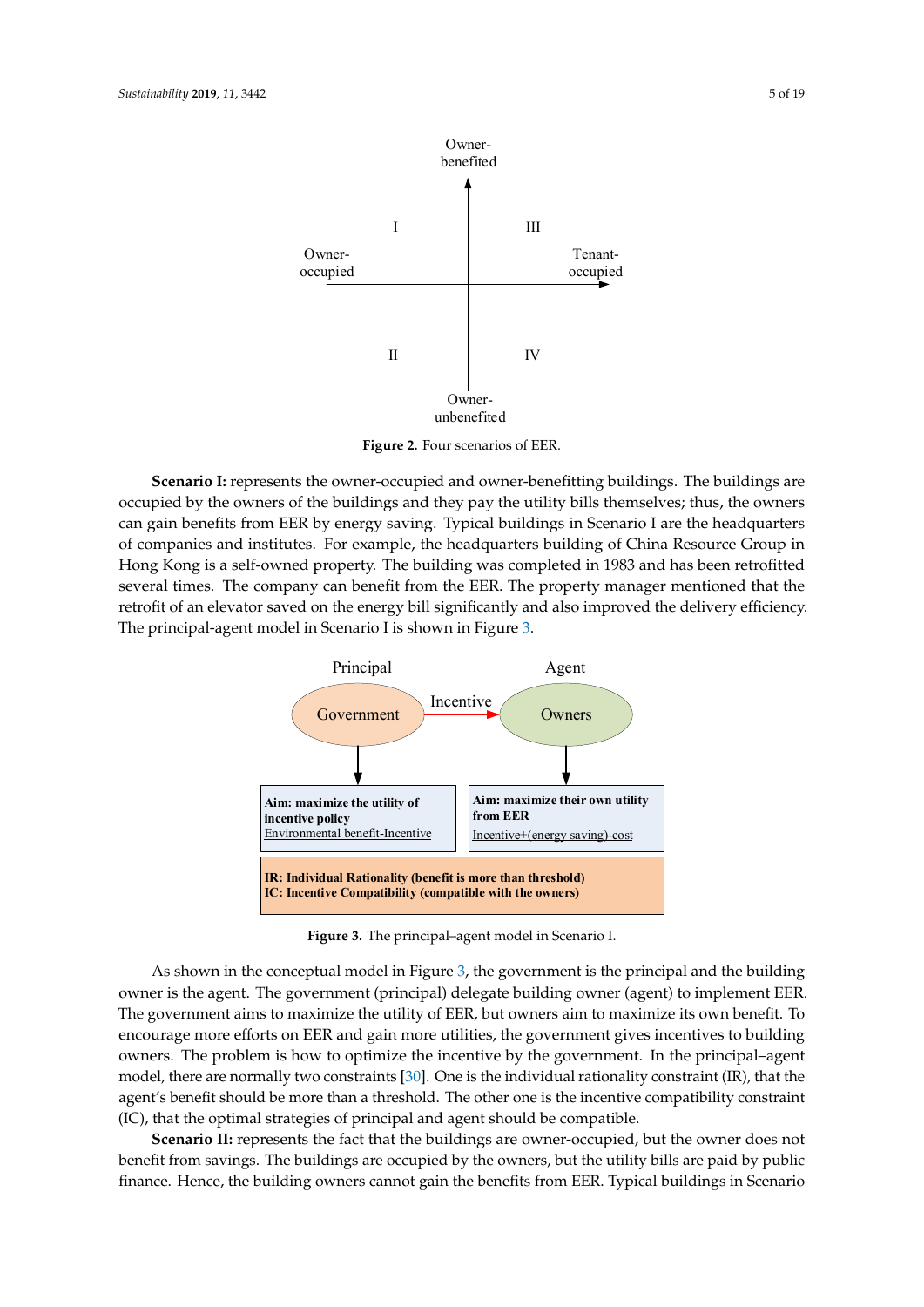II are government and public buildings. One case is the city hall in Shenzhen. The government pays the energy bills of city hall. The operation managers stated that the building implemented EER only because of administrative orders. Since the revenue and expenditure are separate in this kind of state-owned building, the EER cannot bring benefit of energy bill saving for them but may lead to some risks. Therefore, they do not have an incentive for EER. The principal–agent model in Scenario II is shown in Figure [4.](#page-5-0) shown in Figure 4. shown in Figure 4.

<span id="page-5-0"></span>

**Figure 4.** The principal–agent model in Scenario II. **Figure 4.** The principal–agent model in Scenario II. **Figure 4.** The principal–agent model in Scenario II.

I. The difference is that owners' benefits do not include energy savings. That means the owners'  $\frac{d}{dt}$  benefits should be less than that in Scenario I, which in turn will influence the optimal incentive by  $\mathbf{f}_1$  that is supposed in Scenario I, which, in the optimal incentive by the optimal incentive by the optimal incentive by the optimal incentive by the optimal incentive by the optimal incentive by the optimal incenti As shown in Figure [4,](#page-5-0) the aim of the principal and agent are the same as that in Scenario If the americal is that owners' benefits do not include energy savings. That means the owners'<br>benefits should be less than that in Scenario I, which, in turn, will influence the optimal incentive by the government. should be less than that in Scenario I, which, in turn, will influence the optimal incentive by

**Scenario III:** represents the tenant-occupied and owner-benefitting buildings, which are the leased commercial buildings where the owners pay the utility bills. Since the owners pay the utility bills, they can gain energy-saving benefits from EER. Typical buildings in Scenario III are shared offices. One case is Wework in Shanghai. The business model of Wework is renting office space by headcount (around 2000 CNY per person per month). All the energy bills and other expenditures are included in the rent. Therefore, the tenant does not need energy bills and also cannot gain benefit from energy saving by EER. The principal-agent model in scenario III is shown in Figure [5.](#page-5-1)  $\frac{1}{2}$  is shown in scenario in scenario in  $\frac{1}{2}$  is shown in Figure 5. from energy saving by EER. The principal–agent model in scenario III is shown in Figure 5.

<span id="page-5-1"></span>

**Figure 5.** The principal–agent model in Scenario III. **Figure 5.** The principal–agent model in Scenario III. **Figure 5.** The principal–agent model in Scenario III.

relationship in this model, one is the government and building owners, and the other one is building owners and tenants. The aim of tenants is to maximize their own benefit in EER. Since tenants cannot As shown in Figure [5,](#page-5-1) tenants are joined in this scenario. There are two pairs of principal-agent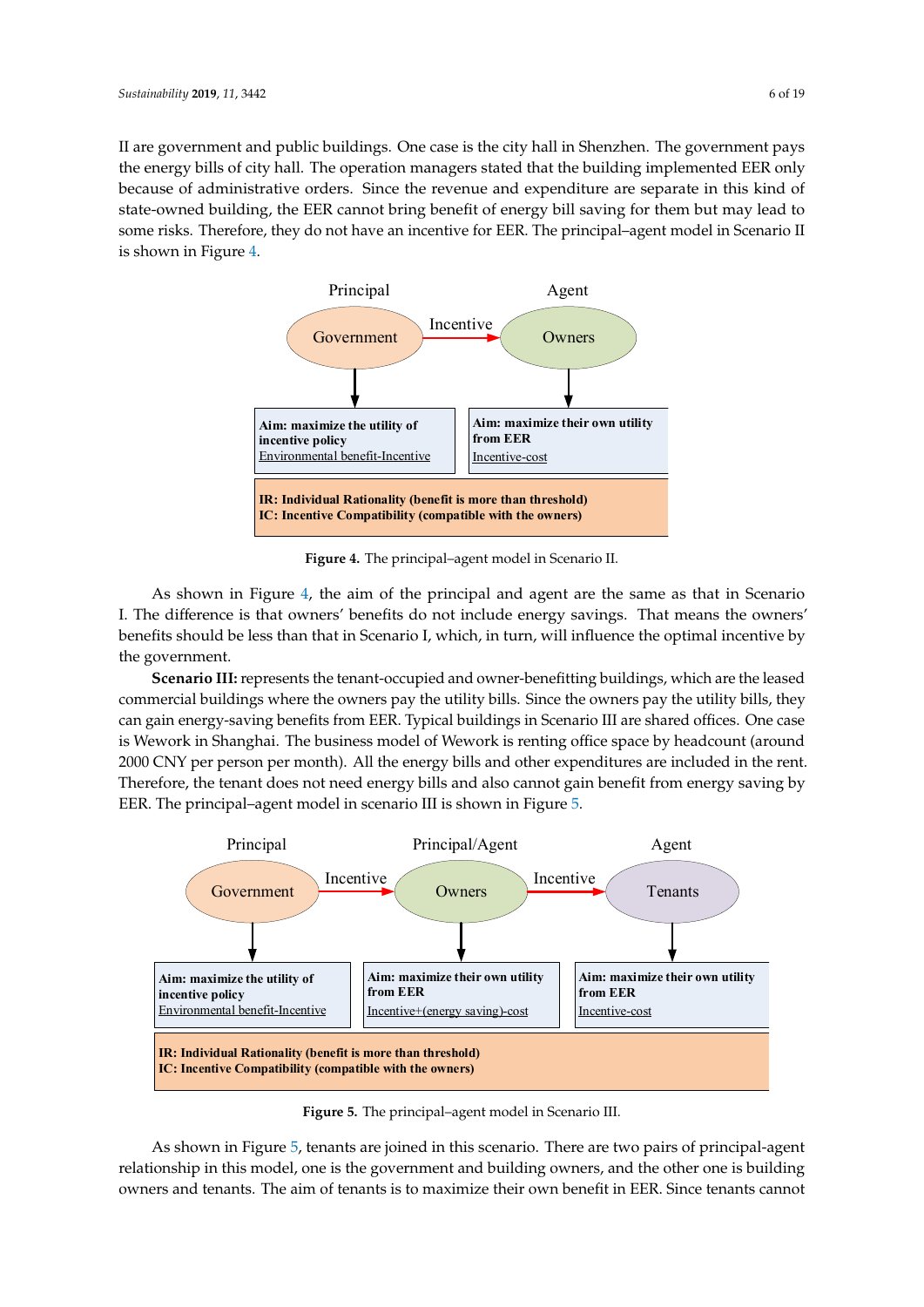gain energy-saving benefits from EER, the owners should provide compensation to incentive tenants give efforts to retrofit, the benefit of tenants can be defined as incentive by owners minus the retrofit cost.

**Scenario IV**: represents the tenant-occupied and owner-unbenefited buildings, normally the leased commercial buildings where the tenants pay the utility bills. Most commercial buildings, including office buildings and shopping centers, are in this scenario. For example, the tenants in shopping centers normally have to pay energy bills by themselves. Therefore, they can have direct benefit from energy saving by EER. The tenants can gain energy-saving benefits from EER.

As shown in Figure [6,](#page-6-0) the tenants' aim is the same as that in Scenario III. Since the tenants can gain benefits from energy saving, this incentive for owners is optional, depending on the situations of the retrofit. If there are incentives for owners, the benefit of tenants can be defined as an incentive for owners plus energy saving minus the retrofit cost; otherwise, the benefit of tenants can be defined as an incentive by owners minus the cost.

<span id="page-6-0"></span>

**Figure 6.** The principal–agent model in Scenario IV. **Figure 6.** The principal–agent model in Scenario IV.

# 2.2.4. Variables

This study defines four types of variables in the model (i.e., dependent, independent, intermediate and data), shown in Table [2.](#page-7-0)

| Variable<br>Category  |                    | <b>Definition</b>                                                                  |  |
|-----------------------|--------------------|------------------------------------------------------------------------------------|--|
|                       | $a^{\rho}$         | owners' effort to EER                                                              |  |
|                       | $c^{\text{o}}$     | cost of owners' effort to EER                                                      |  |
| Owner                 | $\omega^{\rm o}$   | owners' income from EER                                                            |  |
|                       | $s^{\rho}$         | incentive of owner to tenant                                                       |  |
|                       | $U^o$              | utility function of owners                                                         |  |
|                       | $a^t$              | tenants' effort to EER                                                             |  |
| Tenant                | $\boldsymbol{c}^t$ | cost of tenants' effort to EER                                                     |  |
|                       | $\omega^t$         | tenants' income from EER                                                           |  |
|                       | $U^t$              | utility function of tenant                                                         |  |
|                       | $s^g$              | incentive of government to owners                                                  |  |
| Government            | U <sup>8</sup>     | utility function of government                                                     |  |
|                       | $\theta$           | exogenous uncertainty probability distribution, mean is $0$ , variance is $\sigma$ |  |
|                       | $k_{ec}$           | coefficient of economic benefit from EER, $k_{ec} \ge 0$                           |  |
| Environment           | $k_{en}$           | coefficient of environmental benefit from EER, $k_{en} \ge 0$                      |  |
|                       | $\pi$              | benefit of EER, $\pi = \pi_{ec} + \pi_{en}$                                        |  |
|                       | $\pi_{ec}$         | economic benefit of EER                                                            |  |
|                       | $\pi_{en}$         | environmental benefit of EER                                                       |  |
| Intermediate variable | $\beta^o$          | Coefficient of the incentive to owners                                             |  |

Table 2. Variables in the principal–agent model.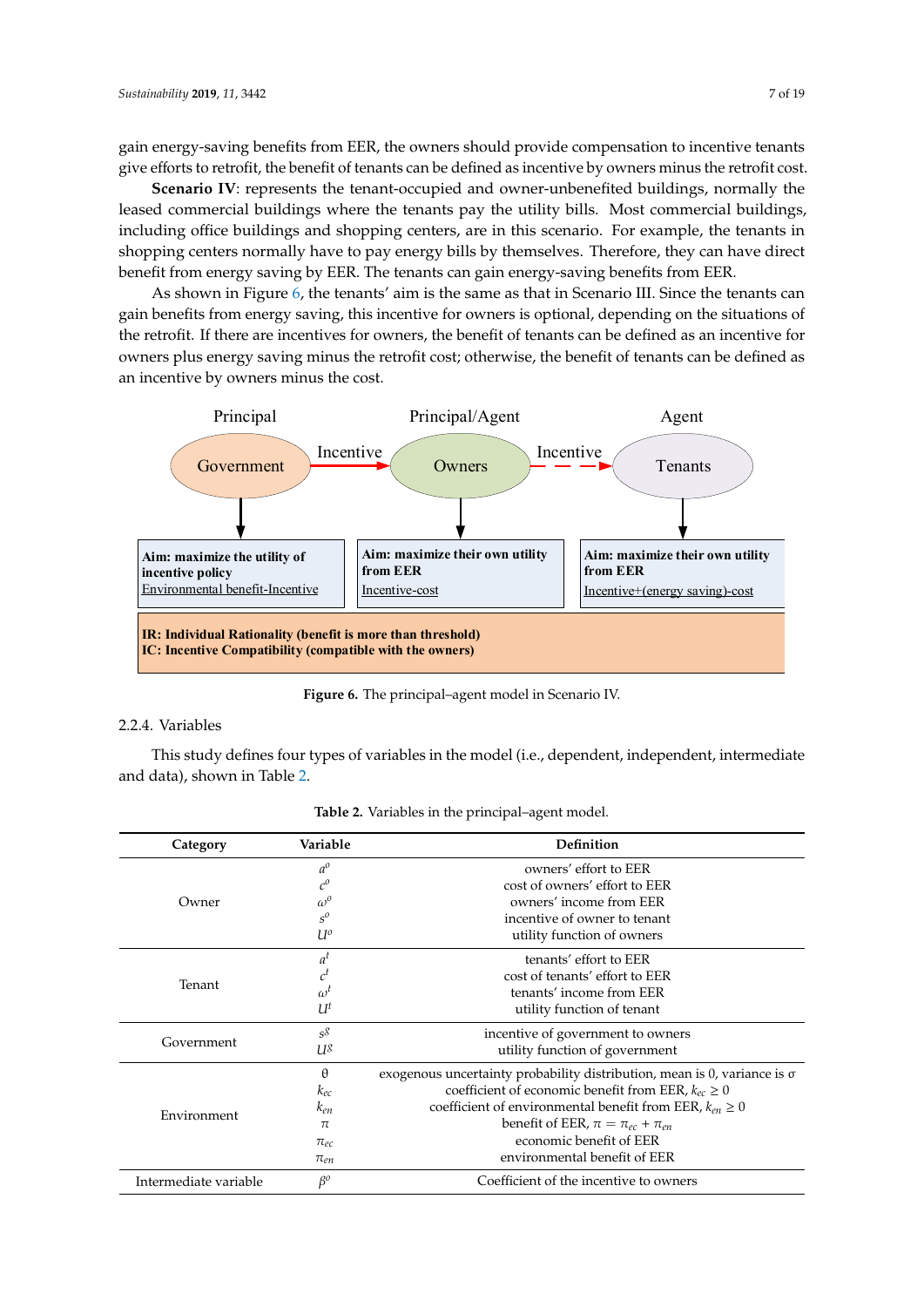<span id="page-7-0"></span>

| Category              | Variable        | Definition                                                                                             |
|-----------------------|-----------------|--------------------------------------------------------------------------------------------------------|
| Intermediate variable | $h^{\rho}$<br>h | Coefficient of the incentive to tenants<br>Coefficient of owner's cost<br>Coefficient of tenant's cost |

**Table 2.** *Cont*.

In this model, the independent variable is incentive, including both government's incentive and owner's incentive. The independent variable is utility. The essential issue is to find an appropriate incentive to maximize the utility. Because the incentive does not act on utility directly, the intermediate variables are introduced in the model. The incentive can influence the income and cost of owners and tenants, and then influence their efforts on EER, and finally influence the effect of EER and utility of the government. Therefore, the income, cost, benefit and effort are intermediate variables. The fourth is data, which means these variables can be defined from the existing data. For example, the exogenous uncertainty probability distribution θ depends on climate, technology development, condition of the existing building, etc. The coefficient of owner's cost  $b^o$  depends on the technology development, material price, condition of the building, etc. These variables can be estimated based on the data of previous EER projects.

On the basis of the aforementioned problem definition, the relation among owners, tenants, and government can be analyzed with the principal–agent theory. The most efficient incentive can be identified and the optimal actions of each stakeholder can, accordingly, be proposed. The derivations and results are illustrated in the following section.

#### **3. Results**

#### *3.1. Preparatory Work*

EER can bring environmental benefits  $\pi_{en}$ , which depend on the owners' efforts  $k_{en}^o a^o$  and exogenous uncertainty  $\theta$  [\[16\]](#page-17-10). If owners put in more effort on EER, they will gain more environmental benefits from EER.  $\theta$  indicates the uncertainty of the exogenous environment (e.g., technology development, climate changes and interdisciplinary collaboration) [\[19\]](#page-17-14). π*en* can be calculated by Equation (1):

$$
\pi_{en} = k_{en}^o a^o \tag{1}
$$

EER can also bring economic benefits (e.g., higher rents, higher occupied rate) [\[37](#page-18-15)[,38\]](#page-18-16). Similar to environmental benefit, π*ec* can be calculated by Equation (2):

$$
\pi_{ec} = k_{ec} a^o + \theta \tag{2}
$$

It is worth noting that the energy price is a static constant (not variable) and implicit in coefficient *kec*. This study focuses on incentive policy in the short term, so the energy price is stable. In addition, EER is mainly related to electricity price (oil, gas and other energies are not common in public buildings), and electricity price is relatively stable. For example, the fluctuation of electricity price for public buildings is only around 0.06 CNY (0.0087 USD) in the last five years in Shanghai, China. Therefore, the energy price in EER is considered as a constant in this study.

The government give an incentive to pursue better EER effect, therefore the government's incentive should be proportional to the environmental benefit of EER, given by  $\pi_{en}$ . Namely the higher environment benefit government can have, the more incentive the government wants to pay. Owing to exogenous uncertainty, even when owners focus on EER, the effect may not be positive. Therefore, a constant  $a^{\circ}$  is defined to ensure that the incentive policy is optimal to exogenous uncertainty. This incentive expression is shown in Equation (3).  $\beta^o$  is the coefficient on the incentive, which indicates the redistribution of benefits from EER. The higher this coefficient, the more incentives to the similar EER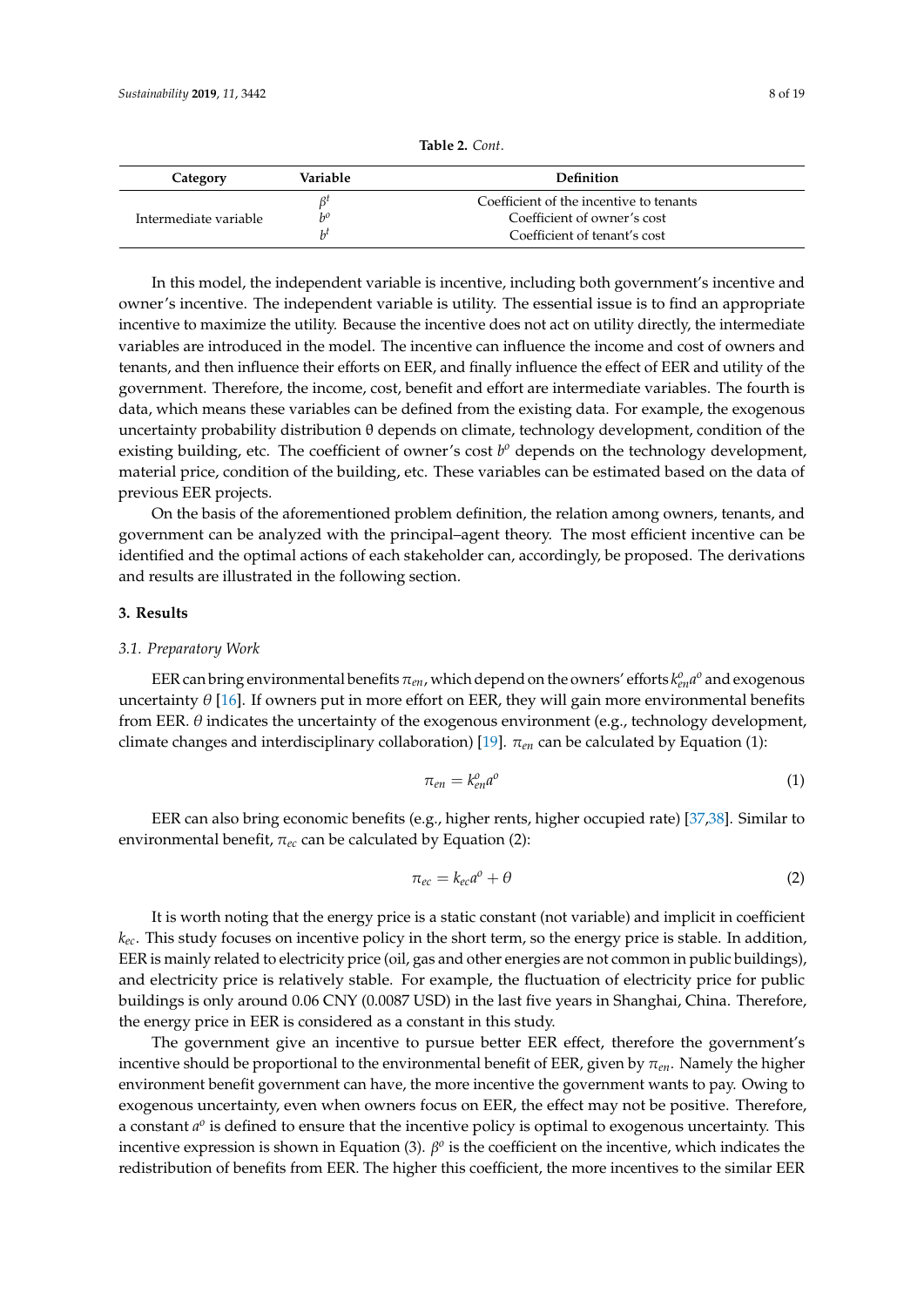results [\[37\]](#page-18-15). Specifically, the owners can get more benefits from EER, while the government gets less benefit from EER.

$$
s^g = a^o + \beta^o \pi_{en} \tag{3}
$$

For the building owners who carry out EER, their incomes  $\omega^{\mathfrak{o}}$  is the economic benefits (e.g., energy cost savings, incentives by government) plus minus the costs of EER. The incomes of tenants from EER  $\omega^t$  can be defined as the benefits (e.g., energy cost savings, incentive by building owner) minus the cost of EER.  $\omega^o$  and  $\omega^t$  in the four scenarios are shown in Table [3.](#page-8-0)

<span id="page-8-0"></span>

|                  | <b>Scenario I</b>      | <b>Scenario II</b> | <b>Scenario III</b>          | <b>Scenario IV</b>             |
|------------------|------------------------|--------------------|------------------------------|--------------------------------|
| $\omega^{\circ}$ | $\pi_{ec} + s^g - c^o$ | $s^g - c^o$        | $\pi_{ec} + s^g - s^o - c^o$ | $s^g - s^{\circ} - c^{\circ}$  |
| $\omega^t$       | NΑ                     | NA                 | $s^0 - c^t$                  | $\pi_{ec} + s^{\circ} - c^{t}$ |

**Table 3.** The incomes of owner and tenant in the four scenarios.

The cost of the owner can be defined in Equation  $(4)$ , where  $b^{\circ}$  is the cost coefficient. The cost of tenant can be defined in Equation (5), where *b t* is the cost coefficient. The cost function is convex, and their marginal cost will increases when owners pay more efforts on EER. It follows the law of diminishing marginal returns [\[39\]](#page-18-17).

$$
c^o = \frac{1}{2}b^o a^{o2} \tag{4}
$$

$$
c^t = \frac{1}{2}b^t a^{t2} \tag{5}
$$

U<sup>g</sup> represents the utility of government gains from EER. The better effect of EER, the more the benefits that the government can obtain [\[40\]](#page-18-18). The government is considered as risk neutral in this study, then the utility function can be expressed in Equation (6).

$$
U^g = \pi_{en} - s^g \tag{6}
$$

The expectation of government utility is shown as the certainty equivalent in Equation (7).

$$
E(U^g) = E(\pi_{en} - s^g) \tag{7}
$$

 $U^o$  and  $U^t$  is the owner's and tenant utility function, which indicates the owner's and tenant's satisfaction degree from EER respectively [\[41\]](#page-18-19). This study assumes that both owner and tenant have absolute risk aversion [\[29,](#page-18-8)[35\]](#page-18-20). It means if the owner and tenant are more risk averse, they will be more cautious and do not want to make efforts on EER [\[35\]](#page-18-20). The utility function  $U^o$  and  $U^t$  with risk aversion are illustrated in detail in Appendix [A.](#page-12-0)

To mitigate the agency problem in EER, the principal (government) has to design the optimal incentive to induce more agent's (owner's) efforts on EER that can optimize the principal's utility. The principal–agent model is to solve the optimization problem under individual rationality constraint (IR) and the incentive compatibility constraint (IC), shown in Equation (8).

$$
\max_{\alpha^o, \beta^o, a^0} E(U^g), \max_{\alpha^t, \beta^t, a^o, a^t} E(U^o)
$$
\n(8)

s.t.

IR and IC are satisfied.

The specific mathematical definition and deduction are illustrated in Appendix [A.](#page-12-0)

#### *3.2. Results of Optimal Incentives in the Four Scenarios*

By solving the optimization problem in the previous section, the optimal incentives and efforts for the four scenarios are summarized in Table [4.](#page-9-0) These results are for the assumption that tenants are risk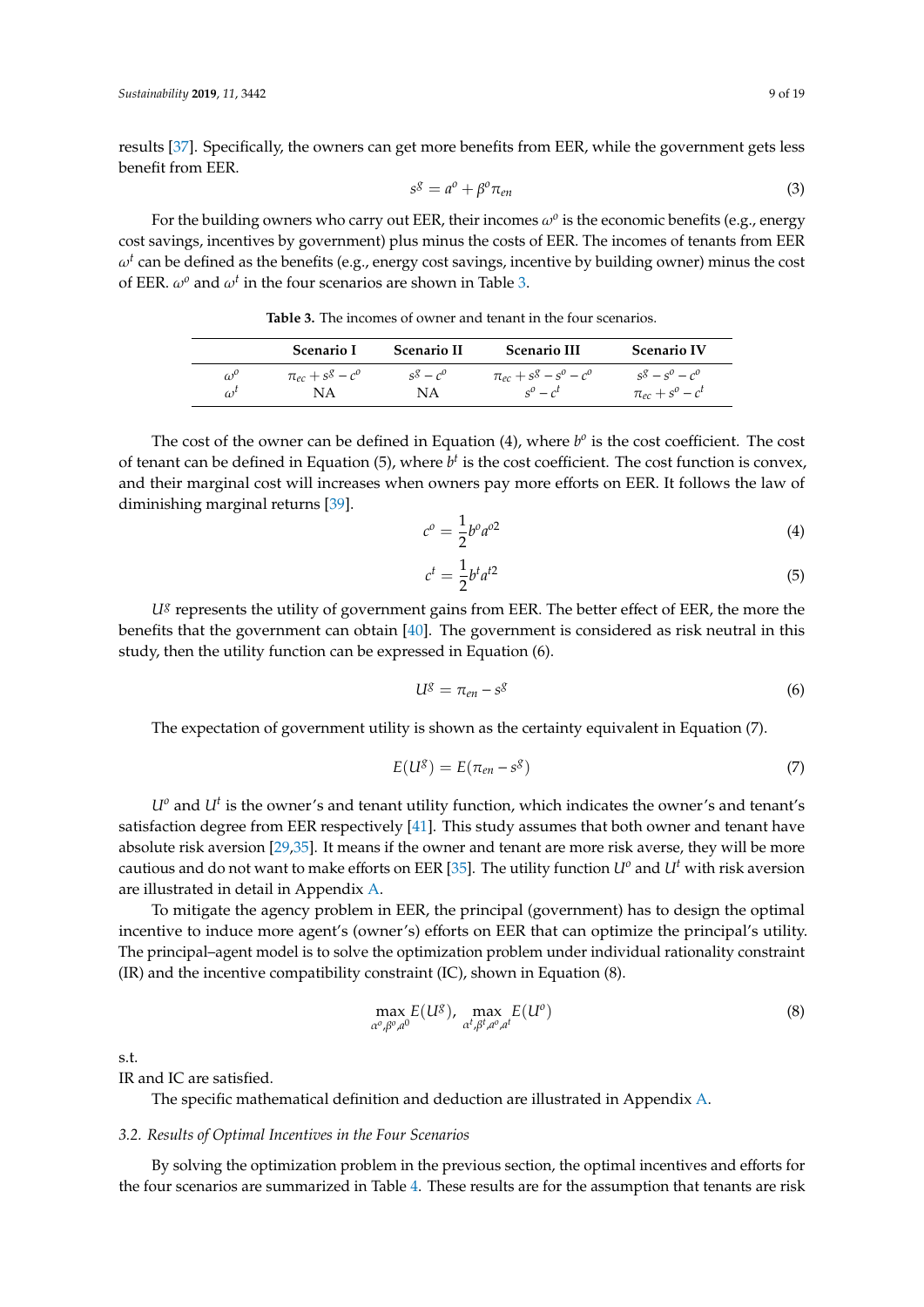<span id="page-9-0"></span>averse. If tenants are risk neutral, namely,  $\rho = 0$ , the results in Table [3](#page-8-0) can be simplified, as shown in Table [5.](#page-9-1)

|             |                                                 |                                                 | ш                                                                                                                                               | ĪV                                                                                                                            |
|-------------|-------------------------------------------------|-------------------------------------------------|-------------------------------------------------------------------------------------------------------------------------------------------------|-------------------------------------------------------------------------------------------------------------------------------|
| $\beta^o$   | $\frac{k_{en}^2}{\rho b^o \sigma^2 + k_{en}^2}$ | $\frac{k_{en}^2}{\rho b^o \sigma^2 + k_{en}^2}$ | $\frac{1}{2}[1 - \frac{k_{ec}}{k_{en}}]$                                                                                                        | $\frac{1}{2}$<br>$(\frac{k_{en}b^t}{k_{ec}b^0})$<br>$(\frac{\overline{k_{en}}\overline{k_{ec}}}{k_{ec}^2+\rho b^t\sigma^2}))$ |
| Ŗt          | <b>NA</b>                                       | <b>NA</b>                                       | $\frac{k_{ec}^2+\beta^o k_{en}k_{ec}}{k_{ec}^2+\rho b^t\sigma^2}$                                                                               | $\beta^{o}k_{en}k_{ec}$                                                                                                       |
| $a^{\rho}$  | $\frac{k_{ec}+\beta^o k_{en}}{b^o}$             | $\frac{\beta^o k_{en}}{b^o}$                    | $\frac{1}{1}$ $(k_{en}+k_{ec})$<br>$k_{ec}+\beta^o k_{en}$                                                                                      | $\frac{k_{ec}^2 + \rho b^t \sigma^2}{\beta^o k_{en}}$<br>$\frac{k_{ec} + \beta^t k_{ec}}{k_{ec}}$                             |
| $a^{\iota}$ | <b>NA</b>                                       | <b>NA</b>                                       | $\overline{\frac{\beta^t k_{ec}^b}{b^t}} = \frac{\overline{z}}{k_{ec}^c} \frac{k_{ec}^b + \beta^o k_{en} k_{ec}}{k_{ec}^2 + \rho b^t \sigma^2}$ |                                                                                                                               |

**Table 4.** Optimal incentives for the four scenarios (risk averse).

<span id="page-9-1"></span>

|    |                                                |                                | ш                                                                                                                                                                                     | īV                                                                                                                                                                                                                                                                                                                                                 |
|----|------------------------------------------------|--------------------------------|---------------------------------------------------------------------------------------------------------------------------------------------------------------------------------------|----------------------------------------------------------------------------------------------------------------------------------------------------------------------------------------------------------------------------------------------------------------------------------------------------------------------------------------------------|
| ρC |                                                |                                | $\frac{1}{2}[1-\frac{k_{ec}}{k_{en}}]$                                                                                                                                                | $\begin{array}{c}\frac{1}{2}\left[1-\frac{\mathbf{k_{ec}}\mathbf{b}^{\mathbf{o}}}{\mathbf{k_{en}}\mathbf{b}^{\mathbf{t}}+\mathbf{k_{en}}\mathbf{b}^{\mathbf{o}}}\right]\\ \frac{1}{2}\left[\frac{k_{en}}{k_{cc}}-\frac{b^{\mathbf{o}}}{b^{t+b}}\right]\\ \frac{1}{2}\left[\frac{k_{en}}{b^{\mathbf{o}}} -\frac{k_{cc}}{b^{t+b}}\right]\end{array}$ |
| Ŗt | <b>NA</b>                                      | NA                             |                                                                                                                                                                                       |                                                                                                                                                                                                                                                                                                                                                    |
|    | $\frac{k_{ec}^{o}+\beta^{o}k_{en}^{o}}{b^{o}}$ | $\frac{\beta^o k_{en}^o}{b^o}$ | $1 + \frac{k_{en}}{k_{cc}}\beta^0 = \frac{1}{2}\left[1 + \frac{k_{en}}{k_{cc}}\right]$<br>$\frac{k_{ec} + \beta^0 k_{en}}{b^0} = \frac{1}{2}\left[\frac{k_{en} + k_{ec}}{b^0}\right]$ |                                                                                                                                                                                                                                                                                                                                                    |
|    | NA                                             | NA                             | $\frac{\beta^t k_{ec}}{h^t} = \frac{1}{2} \left[ \frac{k_{en} + k_{ec}}{h^t} \right]$                                                                                                 | $rac{k_{ec}}{b^t}\Big(1 +$<br>$+$ $\frac{k_{en}}{2k_{ec}}$ –<br>$\frac{b^o}{2(b^t+b^o)}$                                                                                                                                                                                                                                                           |

**Table 5.** Optimal incentives for the four scenarios (risk neutral).

## **4. Discussion**

## *4.1. Scenario I Versus Scenario II*

First, it is worth noting that this result of  $\beta^0$  is not in line with common sense. It is generally assumed that incentive should be higher when the building owner cannot gain saving on an energy bill. However, according to the proposed principal-agent model, β<sup>o</sup> has the same value in Scenarios I and II in Table [2.](#page-7-0) It indicates that whether or not owners can gain benefits from EER, the government incentives should be the same in Scenario I and II.

Second, under the same incentive coefficient  $\beta^o$ ,  $a_1^o \ge a_{II}^o$ .  $a^o$  is proportional to  $k_{ec}$ ,  $\beta^o$ , and  $k_{en}$ , which means the higher the economic benefit coefficient, environmental benefit coefficient, and government incentives, the higher the efforts owners will make. It indicates that technology development is very important since it can induce more owner efforts because *kec* and *ken* can be improved. Accordingly,  $a^o$  is negatively correlated with  $b^o$ . This correlation means the higher the cost coefficient of EER, the lower the efforts owners make. Given that high costs improve the difficulty of EER, it will cause the reluctant attitude of owners. According to the results, the government can consider improve technology development and reduce cost of EER, which will improve the efficiency of the incentive significantly.

## *4.2. Scenario III versus Scenario IV*

First,  $\beta_{\text{III}}^t \geq \beta_{\text{IV}}^t$  and the difference between the  $\beta^t$  of the two scenarios is  $\frac{k_{ec}^2}{k_{ec}^2 + \rho \sigma^2 b^t}$ . It indicates how much an owner should pay to optimize tenants' efforts when tenants cannot get the economic incomes from EER.

For the owner, under the same incentive coefficient  $\beta^o$ ,  $a_{\text{III}}^o \ge a_{\text{IV}}^o$ . But for the tenant, under the same incentive coefficient,  $a_{\text{III}}^t \le a_{\text{IV}}^t$ . This indicates the incentive should balance the economic incomes of owner and tenant to optimize the efforts of both. The difference between the *a <sup>t</sup>* of the two scenarios is  $\frac{\rho \sigma^2 k_{ec}}{k^2 + \sigma^2}$  $\frac{\rho \sigma \kappa_{ec}}{k_{ec}^2 + \rho \sigma^2 b^t}$ . When tenants are risk-neutral, the difference is zero,  $a_{III}^t = a_{IV}^t$ , which means the owner does not need pay extra compensation for the tenant. Otherwise, if  $k_{ec} \to \infty$ , the difference will also approach zero.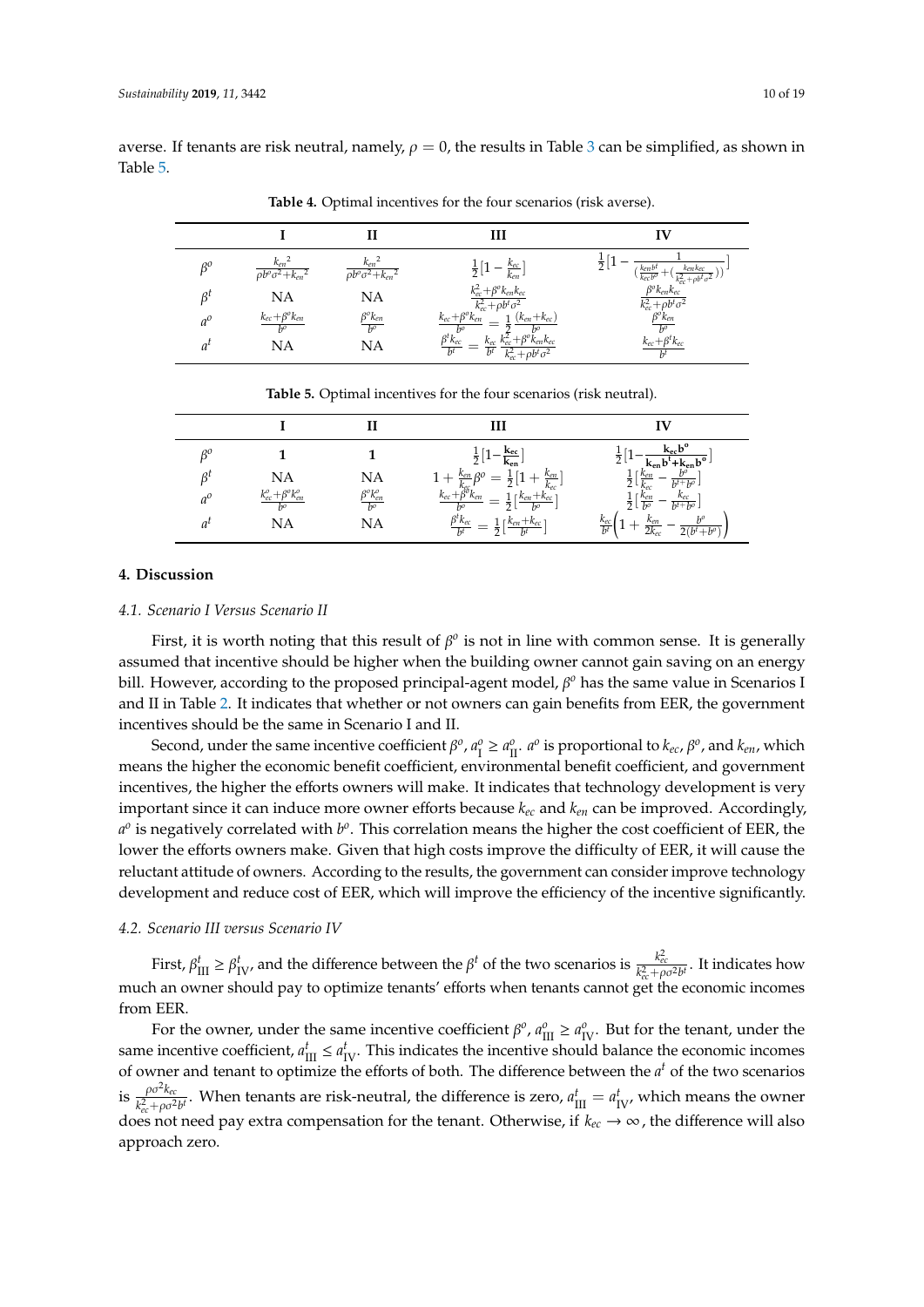According to the results in Scenario I and II, the higher the cost coefficient on EER, risk aversion, and uncertainty, the higher the incentives government should provide. As  $\beta^o$  is a factor representing the risk allocation between government and owner, it follows that if  $\beta^o$  is lower (namely, the cost coefficient on EER, degree of risk aversion, or uncertainty is higher), then owners will want to undertake fewer risks.  $β<sup>o</sup>$  is negatively correlated with  $k<sub>en</sub>$ . A higher  $k<sub>en</sub>$  means the government can easily get environmental benefits from EER, and so it does not need to provide high compensation.

It is worth noting that the government incentive is not related to the risk attitude In Scenario III. Regardless of whether the tenant is risk averse or neutral, the incentives are the same.  $\beta^o$  is only related to  $\frac{k_{ec}}{k_{en}}$ . Assuming that  $\beta^o > 0$ , there are only incentives, without any punishment. Hence,  $\frac{k_{ec}}{k_{en}} < 1$ , which indicates that only when the environmental benefit of EER *ken* is higher than the economic benefit *kec* will it be rational for the government to give incentives.

 $β<sup>o</sup>$  is much more complex in Scenario IV than in the previous three scenarios.  $β<sup>o</sup>$  depends on the value of *b t* , *b o* , ρ, σ, *kec*, and *ken*. However, in reality, most commercial buildings belongs to Scenario IV. This is why policies for EER are difficult to launch and have not achieved satisfactory effects. Therefore, analyzing the relation between owners and tenants is essential for policy making for EER. One case is the Baima Clothing Building in Guangzhou, China, a clothing wholesaler. Although the building is state owned, it still has not started EER yet. The main reason is there are more than 1000 tenants (shop of each tenant is very small). The facility managers indicated that the government ordered an EER, but it is too difficult to balance the benefits of numerous tenants. Therefore, the EER plan aborted finally. Previous incentive policy by government only focused on building owners. Future policy should pay more attention on tenants, especially in condition of Scenario IV.

#### *4.4. E*ff*orts of Owners and Tenants*

Under the same incentive coefficient  $\beta^o$ ,  $a_{\rm I}^o = a_{\rm II}^o$ , which means no matter whether buildings are owner-occupied or tenant-occupied, owners will pay the same efforts when they can get incomes from EER.

 $a^t$  is proportional to  $k_{ec}$  and  $\beta^t$  . This correlation indicates the higher the economic benefit coefficient and owner incentives, the higher the efforts tenants will make. Given that  $\beta^t$  is positively correlated with *ken*, *a t* is also positively correlated with *ken*. Additionally, because of its positive correlation with  $β<sup>t</sup>$ , *a*<sup>t</sup> is also negatively correlated with  $b<sup>t</sup>$ ,  $b<sup>o</sup>$ ,  $ρ$ , and  $σ$ . This correlation means the higher the cost coefficient of owners and tenants, the risk averse, and the uncertainty, the lower the efforts tenants make. Given that high costs and uncertainty improve the difficulty of EER, it will cause a reluctant attitude among tenants. Therefore, besides incentives, the government should pay more attention to reducing costs and uncertainty of EER that can improve the tenant's effort significantly.

## *4.5. Risk*

If all stakeholders are risk neutral, namely,  $\rho = 0$ , then  $\beta_{\rm I}^o = \beta_{\rm II}^o = 1$ . This result indicates that owners will face more risks and gain more benefits from EER compared to a risk-averse condition. A constant β<sup>o</sup> means the government's incentives should be not related to the external environment variables, and the sharing of risks between government and owner is a constant.

*a o* in Scenario I, II, and III is the same under different risk preferences because it is not correlated with  $\rho$ . This non-correlation indicates that the risk preference does not affect owners' efforts.  $\beta^{\alpha}$ in Scenario I is the same under different risk preferences because it is not correlated with  $\rho$ . This non-correlation indicates that the risk preference does not affect government incentives. β *<sup>t</sup>* and *a <sup>t</sup>* are higher when risk neutral than when risk averse, which means the incentive to tenants and the efforts of tenants increase when risk decreases.

The results show that  $\frac{d^{\circ}}{dt}$  $\frac{a^o}{a^t} = \frac{b^t}{b^c}$  $\frac{b^2}{b^o}$ , which means the proportion of owners' efforts and tenants' efforts are inversely proportional to their EER cost. If the owners' cost is higher than the tenants', then tenants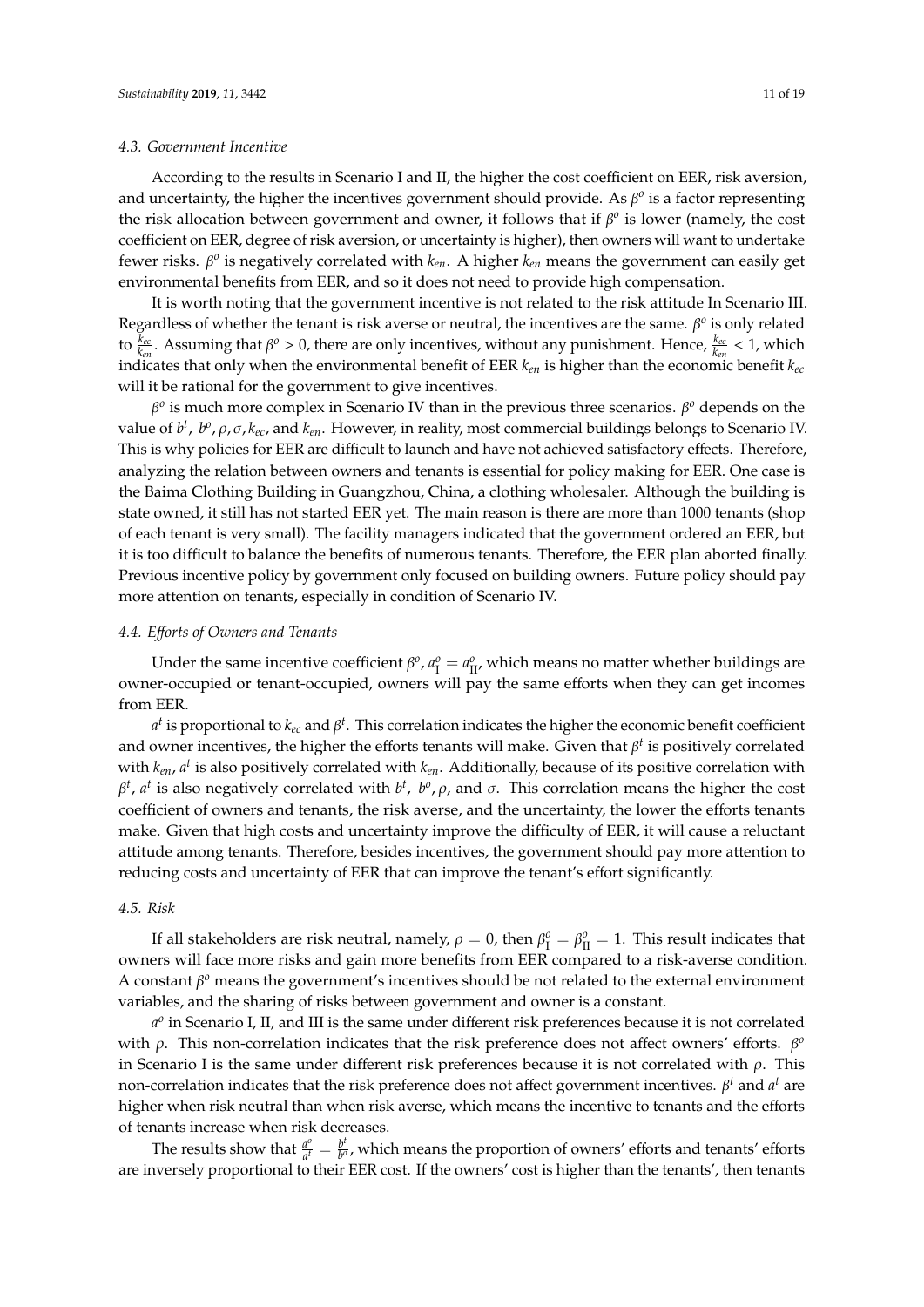will give more efforts, and vice versa. Substitutability exists between owners' efforts and tenants' efforts on the basis of their EER costs. Since numerous EER projects have been implemented in recent years, the tenants can see numbers of successful experiences (e.g., gaining benefits from EER). Therefore, more tenants are incentivised for EER. A number of cases arise to demonstrate this phenomenon. One case is that around 100 tenants voluntarily sponsor an EER project in the International Trade Center of Shenzhen, China [\[42\]](#page-18-21).

## **5. Conclusions**

This study proposed a principal–agent model to mitigate agency problems and optimize incentive policy under different scenarios in EER. This study makes two key contributions. First, the model provides a theoretical approach for the agency problem in EER. Most previous studies applied empirical methods to analyze the agency issues. However, most stakeholders prefer to give a positive image on energy saving and sustainability and hide their real attitudes. Therefore, the internal logic and key issues of the agency problem in EER cannot be revealed. Instead of an empirical study, this study modeled the decision-making behavior as per the principal–agent theory, which can help us understand the logic and reasons of decision-making behavior by stakeholders. Second, the proposed model can customize policy for buildings in different types. Nowadays, government normally sets identical policy for all buildings in different conditions. The policy may not suitable for different kinds of buildings, leading to low efficiency of the policy. The principal-agent model in this study can customize policy for different scenarios, thereby improving policy efficiency for EER.

The results of this study analyzed the optimal incentive policies for the different scenarios in EER, which can provide several practical policy implications. First, the optimal incentives for different building types vary. To achieve better effectiveness, policies should be customized according to different building conditions (the four scenarios), namely, applying different incentive policies for different scenarios (shown in Tables [4](#page-9-0) and [5\)](#page-9-1). Second, the incentive could be considered as a factor representing risk sharing between government and owner. If incentive coefficient  $β<sup>o</sup>$  is lower (namely, the cost coefficient on EER  $b^o$ , degree of risk aversion  $\rho$ , or uncertainty  $\sigma$  is higher), then owners will want to undertake fewer risks. This indicates that besides providing incentives, the government should pay attention to reducing uncertainty  $\sigma$  and average cost of EER  $b^o$  (e.g., education, best practice promotion, technology development). Third, the attitude to risk is a critical impact factor of the policy. The lower the risk aversion, the more efforts building owners will contribute. Because most building owners are unfamiliar with EER, the government should provide more opportunities for education and best practice promotion, so that owners can be more confident of EER. Finally, the distribution of interest between owners and tenants can influence their efforts on EER; the policy making should pay attention not only to building owners, but also tenants.

In terms of research limitations, this study is a pure theoretical work with logical deductions. The authors focus on the incentive policy of an energy efficiency retrofit in recent years with both theoretical and empirical methods. They can help and improve each other. We built a static strategic game model of stakeholders in an energy efficiency retrofit, which is a pure theoretical study [\[29\]](#page-18-8). Then, based on this game model, we applied agent-based modelling to simulate stakeholders' behavior and conducted case studies in Shenzhen and Shanghai, China [\[28\]](#page-18-7). Because the previous game model assumed stakeholders have complete information that is not realistic, this study optimizes the previous game model by assuming asymmetric information among stakeholders. Therefore, this study applied principal–agency theory to analyze this asymmetric information problem. Based on this principal–agency model proposed in this study, we plan to develop a simulation work and conduct case studies, which is ongoing work now. Future studies may conduct multiple case studies to verify behaviors in EER under different scenarios. Simulations could also be applied to verify the theoretical model. Based on the theoretical work of this study, a multi-agent system (MAS) can be applied to model and simulate different characteristics of stakeholders EER. Each agent can represent an individual owner or occupier. In addition, modeling different characteristics of owners and occupiers are very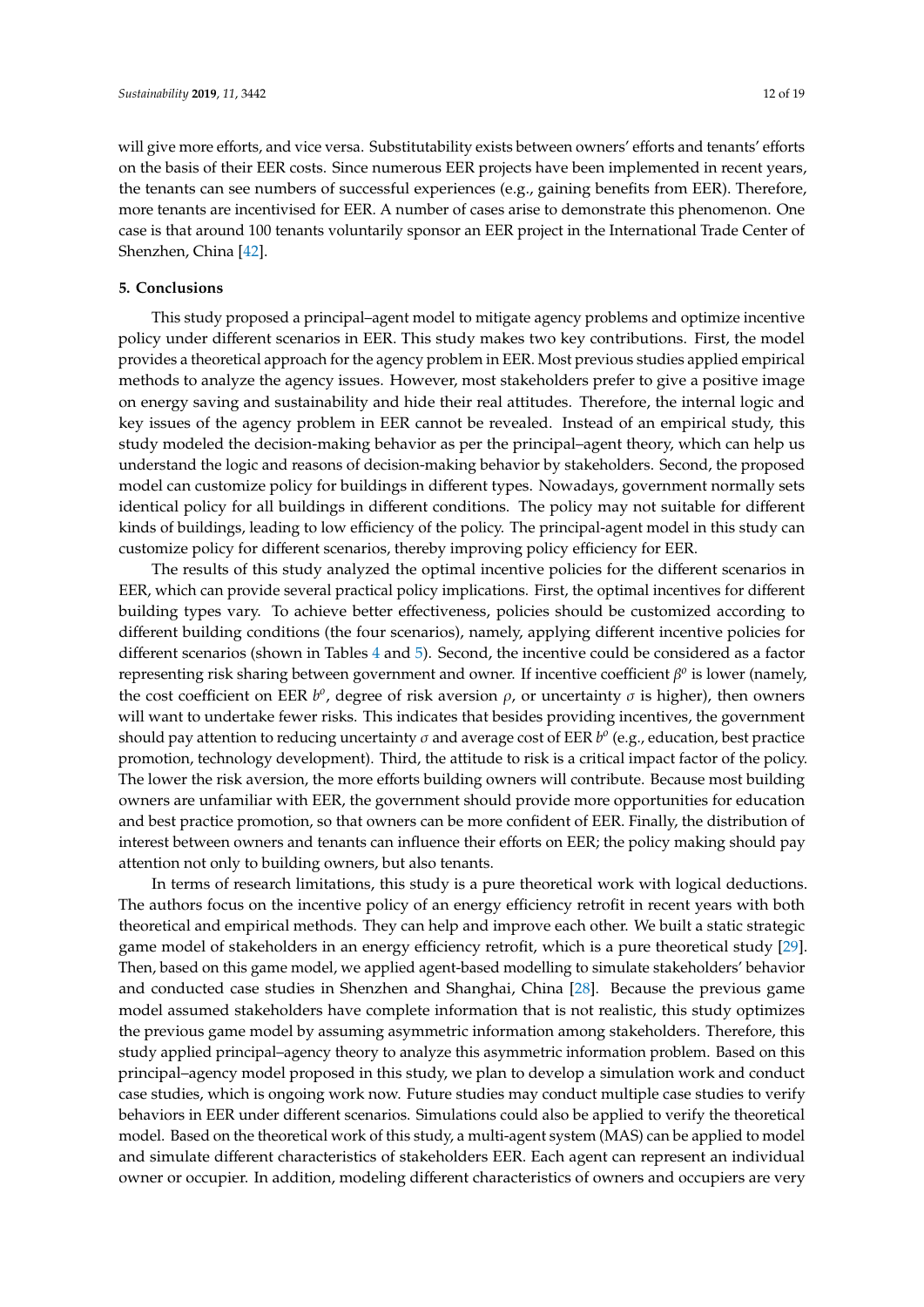important. For example, the risk aversion of different building owners under different conditions can be defined in the agent-based model.

**Author Contributions:** X.L. conceived and research design and wrote the paper; G.Q.S. contributed to the policy implications; L.G. contributed to cases in this study.

**Funding:** This study is sponsored by MOE (Ministry of Education in China) Grant of Humanities and Social Sciences (No. 18YJCZH092), Shanghai Pujiang Program (No. 17PJC061), and the Fundamental Research Funds for the Central Universities (No. 17JCYA08).

## <span id="page-12-0"></span>**Appendix A.**

*Appendix A.1. Scenario I: Owner-Occupied and Owner-Benefited*

 $\pi_{en}$  can be calculated by Equation (A1):

$$
\pi_{en} = k_{en}a^o + \theta \tag{A1}
$$

 $\pi_{ec}$  can be calculated by Equation (A2):

$$
\pi_{ec} = k_{ec} a^o + \theta \tag{A2}
$$

This incentive of government is shown in Equation (A3).  $\beta^o$  is the coefficient on the incentive, which indicates the redistribution of benefits from EER.

$$
s^g = \alpha^o + \beta^o \pi_{en} \tag{A3}
$$

*U<sup>g</sup>* represents the utility of government gains from EER. The government is considered as risk neutral in this study, then the utility function can be expressed in Equation (A4).

$$
U^g = \pi_{en} - s^g \tag{A4}
$$

The expectation of government utility is shown as the certainty equivalent in Equation (A5).

$$
E(U^g) = E(\pi_{en} - s^g) \tag{A5}
$$

By substituting Equations (A2) and (A3) into (A5), we get

$$
E(U^g) = E(\pi_{en} - \alpha^o - \beta^o(k_{en}a^o + \theta)) = -\alpha^o + (1 - \beta^o) k_{en}a^o
$$
 (A6)

For the building owners who carry out EER, their incomes  $\omega^o$  is shown in Equation (A7).

$$
\omega^o = \pi_{ec} + s^g - c^o \tag{A7}
$$

Let  $c^{\circ} = \frac{1}{2}b^{\circ}a^{\circ 2}$ , Equation (A7) can be transformed into

$$
\omega^o = k_{ec}a^o + \theta + \alpha^o + \beta^o(k_{en}a^o + \theta) - \frac{1}{2}b^o a^{o2}
$$
 (A8)

where  $b^o$  is the cost coefficient. The cost function is convex, that their marginal cost will increases when owners pay more efforts on EER. It follows the law of diminishing marginal returns [\[39\]](#page-18-17).

*Uo* is the owner's utility function, which indicates the owner's satisfaction degree from EER.

$$
U^o = -e^{\rho \omega}, \ \rho = -\frac{U^{o}}{U^{o'}}
$$
 (A9)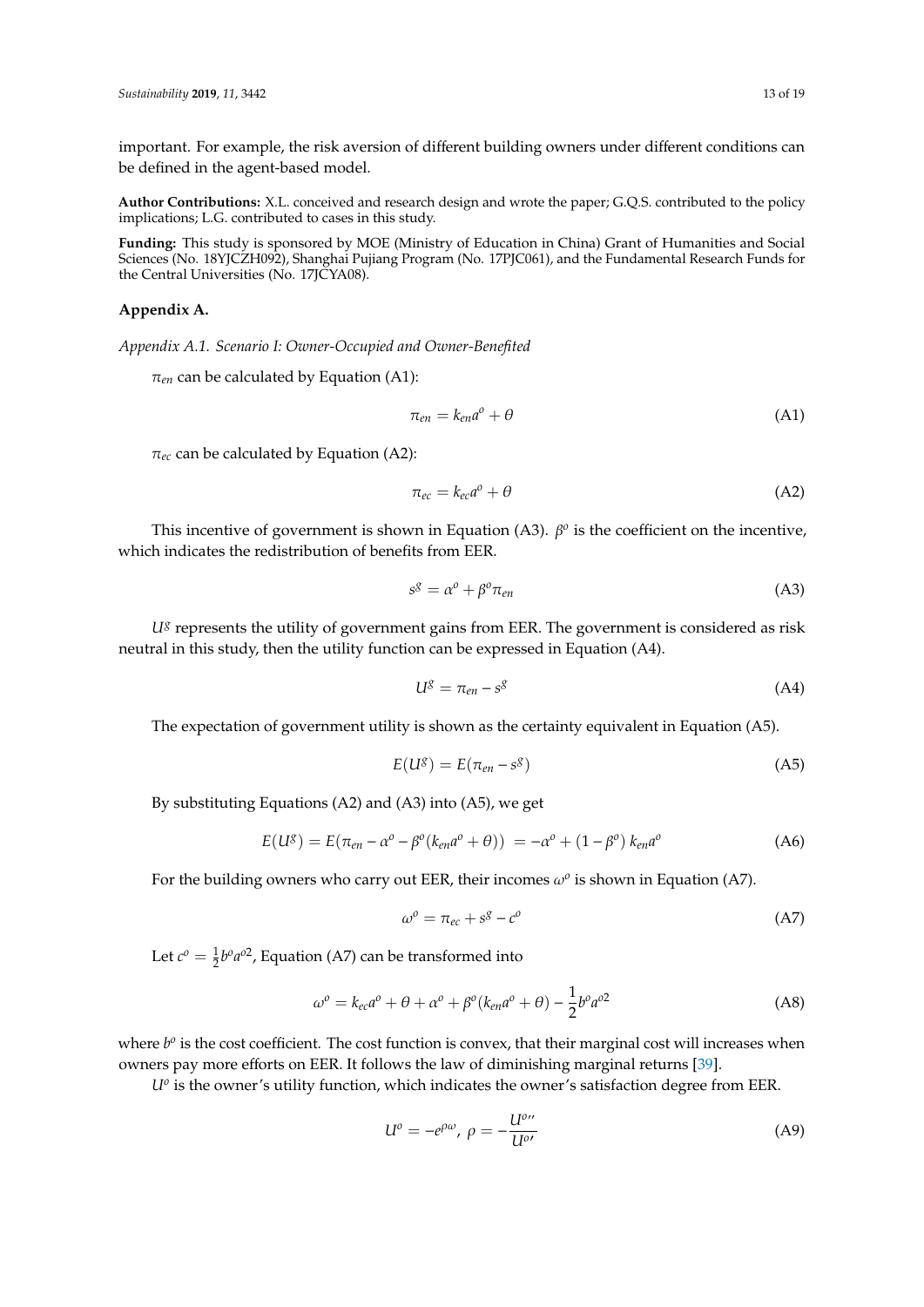where  $\rho$  is the constant of risk function. The owner will be more risk aversion when  $\rho$  is higher. It is worth noting that the risk aversion of owners is assumed the same in the four scenarios.

Due to risk aversion, the risk premium needs to be deducted from utility function, shown in Equation (A10). The risk premium  $\frac{1}{2}\rho\beta^{02}\sigma^2$  represents the cost caused by risks. The higher the risk premium, the higher the cost of risk.

$$
E(U^o) = E(\omega^o) - \frac{1}{2}\rho \beta^{o2} \sigma^2 \tag{A10}
$$

To mitigate the agency problem in EER, the principal (government) has to design the optimal incentive to induce more agent's (owner's) efforts on EER that can optimize the principal's utility. The mathematical expression of this principal–agent model is shown in Equation (A11).

$$
maxE(U^g) = max(-\alpha^o + (1 - \beta^o)k_{en}a^o)
$$
\n(A11)

s.t.  $(\text{IR})$ :  $E(U^o) \geq \omega_0^o$ 

 $\text{(IC): } a^{\circ} = \frac{k_{ec} + \beta^{\circ} \check{k}_{en}}{b^{\circ}}$ *b o*

The individual rationality (IR) constraint means the certainty equivalent of owners' incomes  $E(U^o)$  should be greater than the opportunity cost of efforts  $\omega_0^o$  [\[37\]](#page-18-15). The incentive compatibility (IC) constraint means that, under a certain incentive, owners will choose an effort of EER to maximize their interests, that is,  $\frac{\partial E(U^o)}{\partial a^o} = 0$ . Therefore,  $a^o = \frac{k_{ec}^o + \beta^o k_{en}^o}{h^o}$ .  $\frac{\partial^2 (U^{\hat{p}})}{\partial a^{\hat{p}}} = 0$ . Therefore,  $a^{\hat{p}} = \frac{k_{ec}^{\hat{p}} + \beta^{\hat{p}} k_{en}^{\hat{p}}}{b^{\hat{p}}}$ .

Based on the optimization problem in Equation (A11), the results of the optimal incentive coefficient  $\beta^o$  and the intercept  $\alpha^o$  is shown in Equation (A12).

$$
\beta^{o} = \frac{k_{en}^{2}}{\rho b^{o} \sigma^{2} + k_{en}^{2}}
$$

$$
\alpha^{o} = \omega_{0}^{o} + \frac{1}{2} \rho \beta^{o} \sigma^{2} - \frac{(k_{ec}^{o} + \beta^{o} k_{en})^{2}}{2b^{o}}
$$
(A12)

*Appendix A.2. Scenario II: Owner-Occupied and Owner-Unbenefited*

Scenarios I and II are both owner-occupied, but the difference is the owner cannot get economic benefits from EER in Scenario II. Therefore, the owner's income is the government's incentive minus the owner's cost, as shown in Equation (A13).

$$
\omega^0 = s^g - c^o \tag{A13}
$$

Substituting Equations (A3) into (A13), we get

$$
\omega^o = \alpha^o + \beta^o(k_{en}a^o + \theta) - \frac{1}{2}b^o a^{o2}
$$
\n(A14)

The same as Equation (A10), the owner's expected utility in Scenario II is shown in Equation (A15).

$$
E(U^o) = E(\omega^o) - \frac{1}{2}\rho\beta^{o2}\sigma^2 = \alpha^o + \beta^o k_{en}a^o - \frac{1}{2}b^o a^{o2} - \frac{1}{2}\rho\beta^{o2}\sigma^2
$$
 (A15)

As Equation (A11) in Scenario I, the optimization problem for the agency problem can be expressed in Equation (A16) in mathematical form.

$$
maxE(U^g) = max(-\alpha^o + (1 - \beta^o)k_{en}a^o)
$$
\n(A16)

s.t.  $(\text{IR})$ :  $E(U^o) \ge \omega_0^o$  $\text{(IC): } a^{\circ} = \frac{\beta^{\circ} k_{\text{en}}}{h^{\circ}}$ *b o*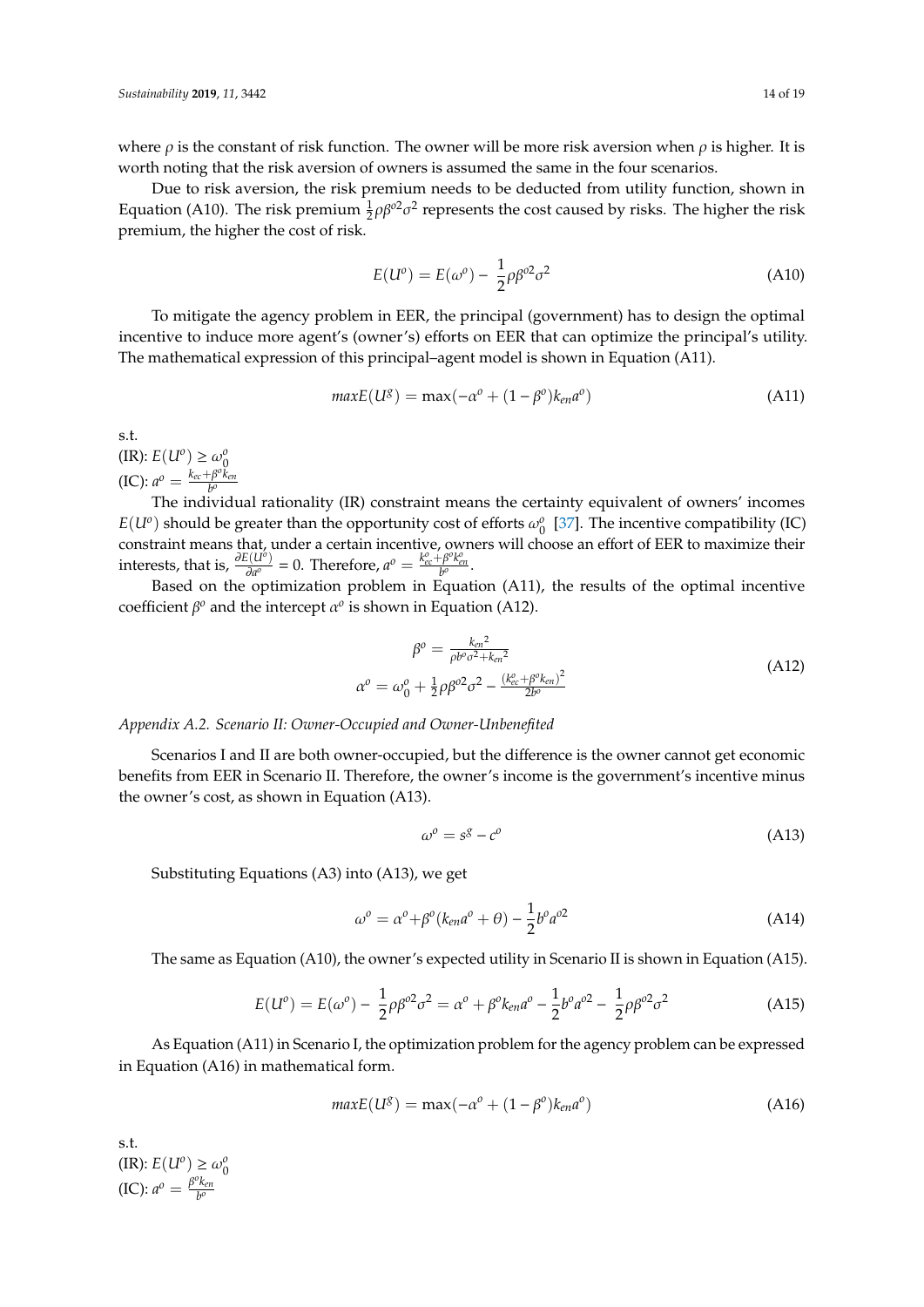The IR constraint means the certainty equivalent of owners' incomes, given by *E*(*U<sup>o</sup>* ), should be greater than the opportunity cost of efforts  $\omega_0^o$ . The IC constraint means that, under a certain incentive, owners will choose a level of effort toward EER that maximizes their interests, that is,  $\frac{\partial E(U^o)}{\partial a^o}$  $\frac{\partial}{\partial a^o}$  = 0. Therefore,  $a^o = \frac{\beta^o k_{en}}{h^o}$  $\frac{\kappa_{en}}{b^o}$ .

Based on the optimization problem in Equation (A16), the results of the optimal incentive coefficient  $\beta^o$  and the intercept  $\alpha^o$  is shown in Equation (A17).

$$
\beta^{o} = \frac{k_{en}^{2}}{\rho b^{o} \sigma^{2} + k_{en}^{2}}
$$
  
\n
$$
\sigma^{o} = \omega_{0}^{o} + \frac{1}{2} \rho \beta^{o2} \sigma^{2} - \frac{(\beta^{o} k_{en})^{2}}{2b^{o}}
$$
\n(A17)

*Appendix A.3. Scenario III: Tenant-Occupied and Owner-Benefited*

 $\alpha^0$ 

Scenario III differs from Scenarios I and II in being tenant-occupied, and, so, there are three stakeholders in the model (i.e., government, owners, and tenants), shown in Figure [5.](#page-5-1) The effects of EER depend on the efforts of both owners and tenants. If the tenants do not cooperate with the owners in EER, the project may not succeed or may have low efficiency. Therefore, the efforts of both owners and tenants are important for the effectiveness of EER. The economic and environmental benefit of EER can be defined by Equations (A18) and (A19), respectively.

$$
\pi_{ec} = k_{ec}(a^o + a^t) + \theta \tag{A18}
$$

$$
\pi_{en} = k_{en}(a^o + a^t) + \theta \tag{A19}
$$

In Scenario s I and II, the government is the principal and the owner is the agent. Besides the government and the owner, Scenario III has another principal–agent relation, which is owner and tenant. Owing to the incomplete information, the government should give incentives to owners to induce their efforts. The incentive in Scenario III by the government to the owners is the same as that in Scenario I and II, as shown in Equation (A3). Similarly, because of the incomplete information, owners should give tenants incentives to encourage their active involvement in EER. The incentives by owners to tenants can be defined in Equation (A20).

$$
s^o = \alpha^t + \beta^t \pi_{ec} \tag{A20}
$$

The constant  $\alpha^t$  is defined to ensure that the incentive is optimal with the exogenous uncertainty.  $\beta^t$  is the coefficient on the incentive; it indicates the redistribution of benefits obtained from EER. The higher the value of  $\beta^t$ , the more incentives the owners will provide to tenants for similar results. Specifically, the tenants can get more benefits from EER, while owners get less of them.

The incomes of owners from EER is the owner's economic benefit plus government's incentives minus the owner's incentives to tenants minus the owner's cost, as shown in Equation (A21).

$$
\omega^o = \pi_{ec} + s^g - s^o - c^o \tag{A21}
$$

The incomes of tenants from EER can be defined as the incentives to tenants minus the cost of EER, shown in Equation (A22).

$$
\omega^t = s^0 - c^t \tag{A22}
$$

Assuming owners are risk neutral, the certainty equivalence of owners' utility is

$$
E(U^{o}) = E(\omega^{o}) = E(\pi_{ec} + s^{g} - s^{o} - c^{o})
$$
\n(A23)

Equation (A24) can be transformed into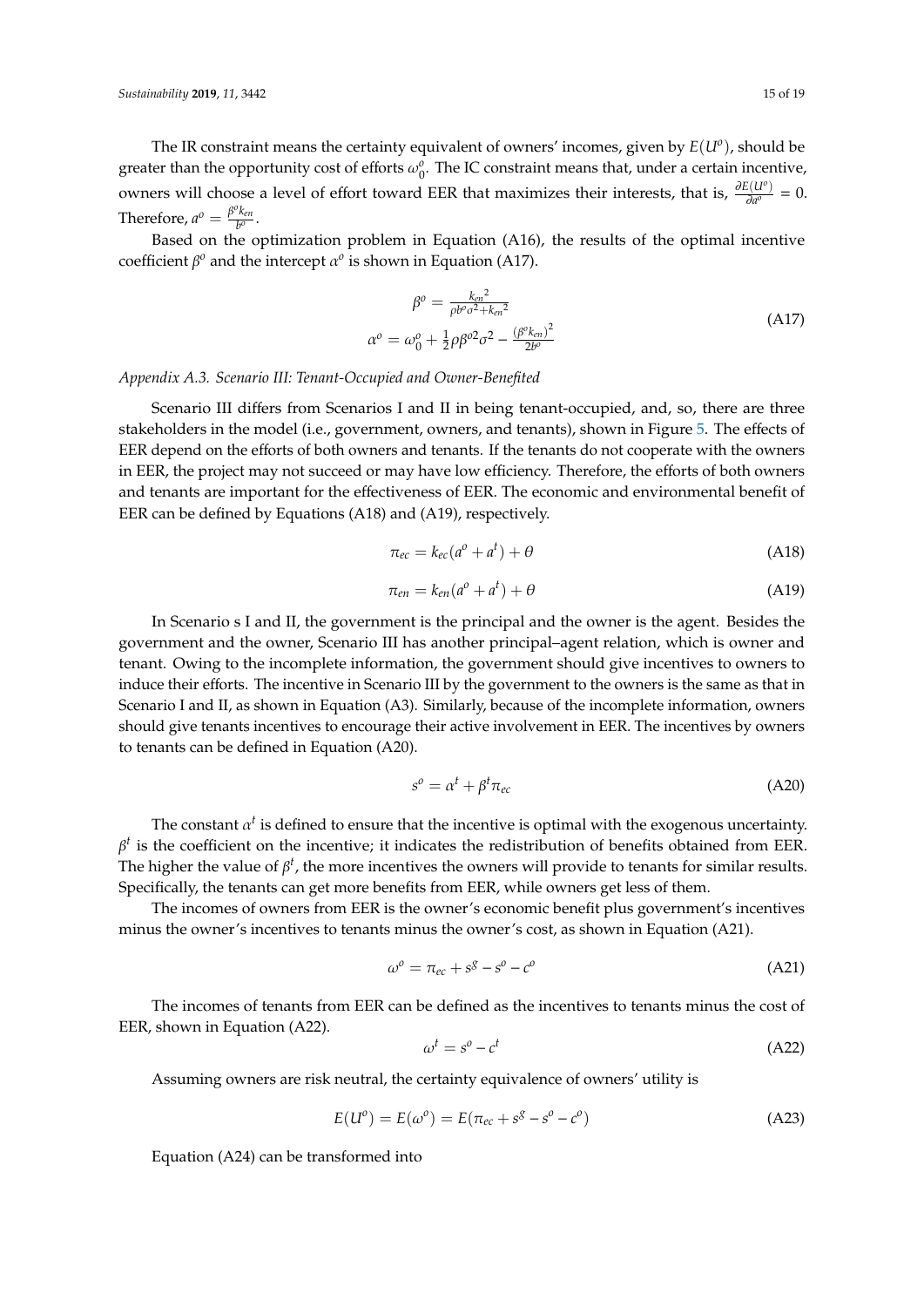$$
E(U^{o}) = \alpha^{o} - \alpha^{t} + k_{ec}(a^{o} + a^{t}) + \beta^{o}k_{en}(a^{o} + a^{t}) - \beta^{t}k_{ec}a^{t} - \frac{1}{2}b^{o}a^{o2}
$$
 (A24)

Assuming tenants are risk averse, the certainty equivalence of tenants' utility is

$$
E(U^{t}) = E(\omega^{t}) - \frac{1}{2}\rho\beta^{02}\sigma^{2} = \alpha^{t} + \beta^{t}k_{ec}a^{t} - \frac{1}{2}b^{t}a^{t2} - \frac{1}{2}\rho\beta^{02}\sigma^{2}
$$
 (A25)

The problem of finding the optimal incentive strategy of the government–owner–tenant relationship can be decomposed into two steps: (1) the optimal strategy of owner and tenant is identified with the principal–agent model under a certain government incentive; and (2) based on the optimal strategy of owner and tenant from Step 1, the optimal strategy of the government can be solved with the principal–agent model.

In the principal–agent model in Step 1, the owners are principals and the tenants are agents. Owners do not know the efforts of tenants because of incomplete information, and, thus, incentives should be paid to tenants to induce them to make efforts toward EER. As the principal, owner has to design the optimal incentive to let tenants pay more efforts on EER and the owner can get more utility from EER. the optimization problem for the agency problem can be expressed in Equation (A26).

$$
maxE(U^{o}) = max(\alpha^{o} - \alpha^{t} + k_{ec}(a^{o} + a^{t}) + \beta^{o}k_{en}(a^{o} + a^{t}) - \beta^{t}k_{ec}a^{t} - \frac{1}{2}b^{o}a^{o2})
$$
(A26)

s.t.

 $(I\mathbb{R})$ :  $E(U^t) \ge \omega_0^t$  $\text{(IC): } a^{\circ} = \frac{k_{ec} + \beta^{\circ}k_{en}}{b^{\circ}}$  $\frac{\partial^0 k_{en}}{\partial^0}$ ,  $a^t = \frac{\beta^t k_{ec}}{b^t}$ *b t*

The IR constraint means the certainty equivalent of the tenants' incomes  $E(U^t)$  should be greater than the opportunity cost of their efforts  $\omega_0^t$ . The IC constraint means that under a certain incentive, owners and tenants will choose efforts of EER to maximize their interests, namely,  $\frac{\partial E(U^o)}{\partial q^o}$  $\frac{\partial E(U^t)}{\partial a^o} = 0$ ,  $\frac{\partial E(U^t)}{\partial a^t}$  $\frac{\partial (a)}{\partial a^t} =$ 0. Therefore,  $a^{\circ} = \frac{k_{ec} + \beta^{\circ}k_{en}}{b^{\circ}}$  $\frac{e^{-\beta^o k_{en}}}{b^o}$  and  $a^t = \frac{\beta^t k_{ec}}{b^t}$  $\frac{\kappa_{ec}}{b^t}$ .

Based on the optimization problem in Equation (A26), the results of the optimal incentive coefficient  $\beta^t$  is shown in Equation (A27).

$$
\beta^t = \frac{k_{ec}^2 + \beta^0 k_{en} k_{ec}}{k_{ec}^2 + \rho b^t \sigma^2}
$$
\n(A27)

In step 2, the government knows the strategy of owners and tenants for a particular government incentive. The problem of the government is how to design the optimal incentive to optimize the utility of the government, which should be compatible with the choices of owners and tenants. The mathematical form of this problem is shown in Equation (A28).

$$
maxE(U^g) = max(-\alpha^o + k_{en}(1 - \beta^o)(a^o + a^t)
$$
\n(A28)

s.t.

 $(U \cap E) : E(U^t) \ge \omega_0^t, E(U^0) \ge \omega_0^0$  $\text{(IC): } a^{\circ} = \frac{k_{ec} + \beta^{\circ}k_{en}}{b^{\circ}}$  $\frac{\partial^b F}{\partial t^b}$  ,  $a^t = \frac{\beta^t k_{ec}}{b^t}$  $\frac{d^2k_{ec}}{b^t}$ ,  $\beta^t = \frac{k_{ec}^2 + \beta^0k_{en}k_{ec}}{k_{ec}^2 + \rho b^t \sigma^2}$  $k_{ec}^2 + \rho b^t \sigma^2$ 

Based on the optimization problem in Equation (A28), the results of the optimal incentive coefficient  $\beta^0$  is shown in Equation (A29).

$$
\beta^o = \frac{1}{2} [1 - \frac{k_{ec}}{k_{en}}] \tag{A29}
$$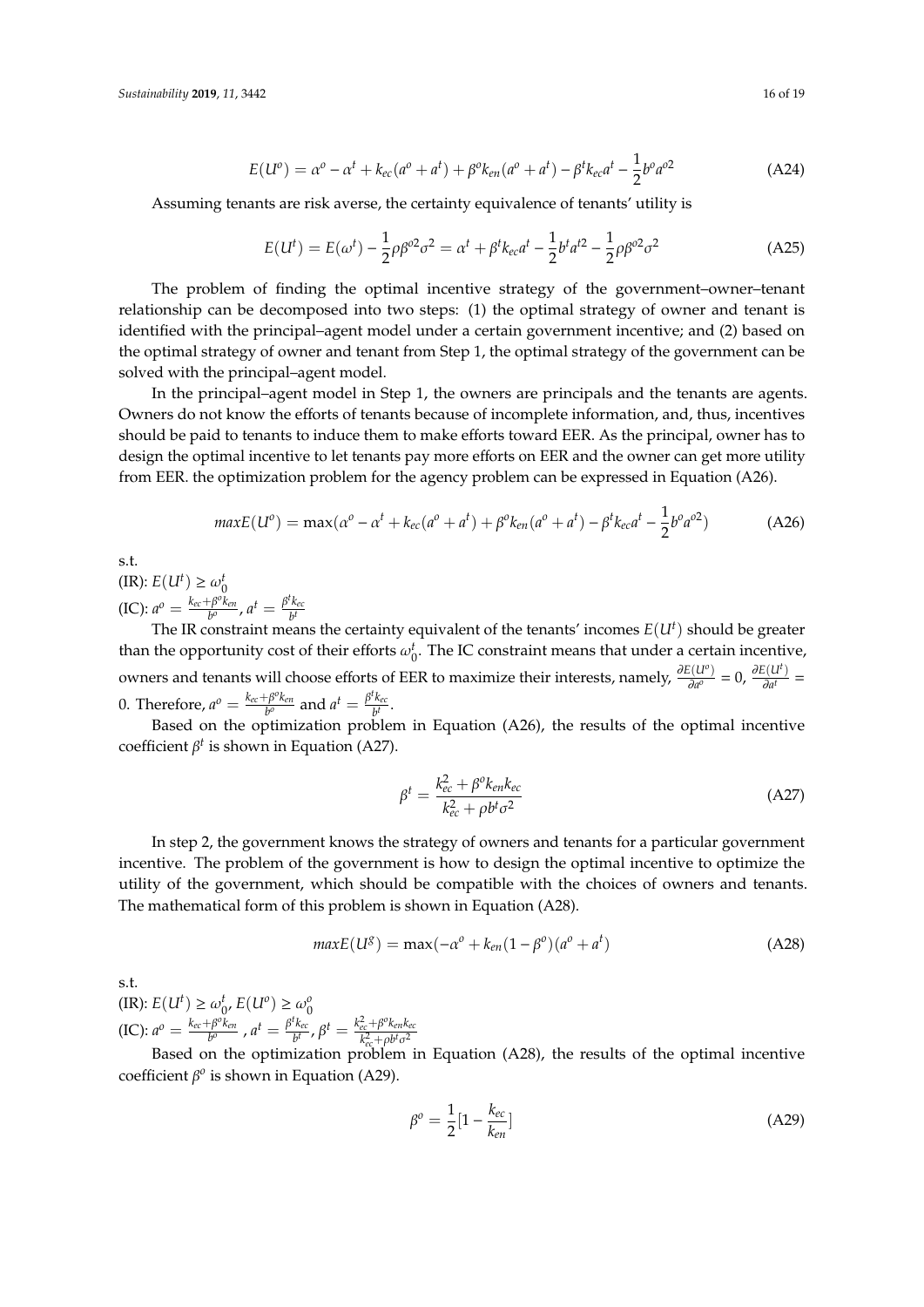#### *Appendix A.4. Scenario IV: Tenant-Occupied and Owner-Unbenefited*

Scenarios III and IV are both tenant-occupied, and, so, the effects of EER depend on the efforts of both owners and tenants. The difference between them is whether the owner can get economic benefits from EER. In Scenario IV, owners cannot get economic benefits from EER directly but can get incentives from the government. Owing to incomplete information, owners should give tenants incentives to encourage their active involvement in EER. Therefore, the income of the owner from EER is the incentive from the government minus the incentive to tenants minus the cost of EER, as shown in Equation (A30).

$$
\omega^o = s^g - s^o - c^o \tag{A30}
$$

The incomes of owners from EER is the owner's economic benefit plus government's incentives minus the owner's cost, as shown in Equation (A31).

$$
\omega^t = \pi_{ec} + s^0 - c^t \tag{A31}
$$

Assuming owners are risk neutral, the certainty equivalence of owners' utility is

$$
E(U^{o}) = E(\omega^{o}) = E(s^{g} - s^{o} - c^{o})
$$
\n(A32)

Equation (A32) can be transformed into

$$
E(U^{o}) = \alpha^{o} - \alpha^{t} + \beta^{o} k_{en}(a^{o} + a^{t}) - \beta^{t} k_{ec} a^{t} - \frac{1}{2} b^{o} a^{o2}
$$
 (A33)

Assuming tenants are risk averse, the certainty equivalence of tenants' utility is

$$
E(U^{t}) = E(\omega^{t}) - \frac{1}{2}\rho\beta^{02}\sigma^{2} = \alpha^{t} + k_{ec}(a^{0} + a^{t}) + \beta^{t}k_{ec}a^{t} - \frac{1}{2}b^{t}a^{t2} - \frac{1}{2}\rho\beta^{02}\sigma^{2}
$$
 (A34)

Similar to Scenario III, the problem in Scenario IV can be decomposed into two steps. In Step 1, the optimal strategy of owner and tenant is identified using the principal–agent model under a certain government incentive. The owners are principals and the tenants are agents. This problem can be mapped into the principal–agent model, and the mathematical expression is shown in Equation (A35).

$$
maxE(U^{o}) = max(\alpha^{o} - \alpha^{t} + \beta^{o}k_{en}(a^{o} + a^{t}) - \beta^{t}k_{ec}a^{t} - \frac{1}{2}b^{o}a^{o2})
$$
 (A35)

s.t.

 $(I\mathbb{R})$ :  $E(U^t) \ge \omega_0^t$  $\text{(IC): } a^{\circ} = \frac{\beta^{\circ} k_{\text{en}}}{h^{\circ}}$  $\frac{\partial k_{en}}{\partial b^o}$ ,  $a^t = \frac{k_{ec} + \beta^t k_{ec}}{b^t}$ *b t*

The IR constraint means the certainty equivalent of tenants' incomes  $E(U^t)$  should be greater than the opportunity cost of efforts  $\omega_0^t$ . The IC constraint means that under a certain incentive, owners and tenants will choose efforts of EER to maximize their interests, namely,  $\frac{\partial E(U^o)}{\partial a^o}$  $\frac{\partial E(U^t)}{\partial a^o} = 0$ ,  $\frac{\partial E(U^t)}{\partial a^t}$  $\frac{\partial}{\partial a^t}$  = 0. Therefore,  $a^o = \frac{\beta^o k_{en}}{b^o}$  $\frac{\partial k_{en}}{\partial p^o}$  and  $a^t = \frac{k_{ec} + \beta^t k_{ec}}{b^t}$  $\frac{p \kappa_{ec}}{b^t}$ .

Based on the optimization problem in Equation (A35), the results of the optimal incentive coefficient  $\beta^t$  is shown in Equation (A36).

$$
\beta^t = \frac{\beta^0 k_{en} k_{ec}}{k_{ec}^2 + \rho b^t \sigma^2} \tag{A36}
$$

In step 2, the government knows the strategy of the owners and tenants for a particular government incentive. The mathematical form of the agency problem is shown in Equation (A37).

$$
maxE(U^g) = max(-\alpha^o + k_{en}(1 - \beta^o)(a^o + a^t)
$$
\n(A37)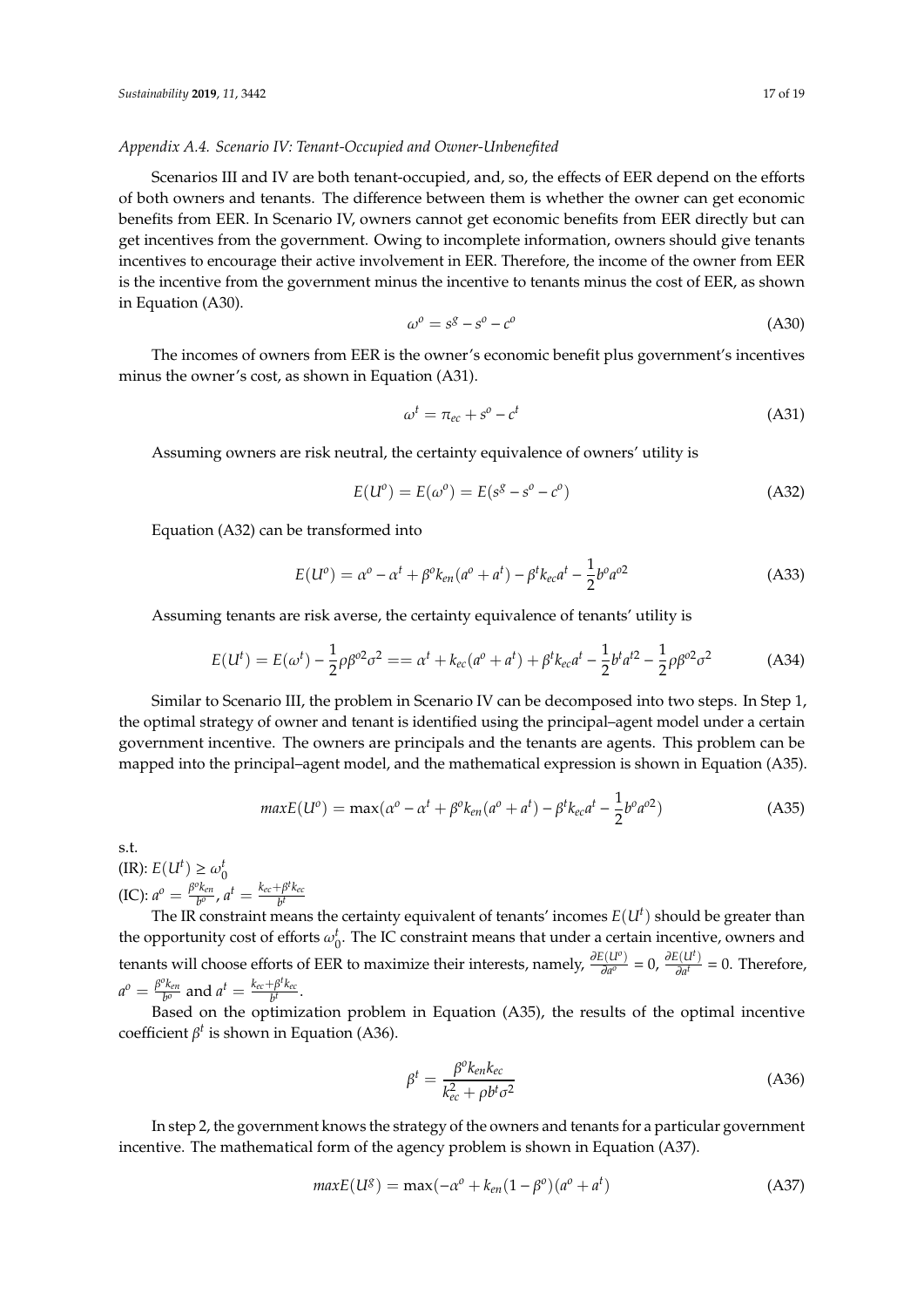s.t.  $(\text{IR})$ :  $E(U^t) \ge \omega_0^t$ ,  $E(U^0) \ge \omega_0^0$  $\text{(IC): } a^{\circ} = \frac{\beta^{\circ} k_{\text{en}}}{h^{\circ}}$  $\frac{\partial k_{en}}{\partial b^o}$ ,  $a^t = \frac{k_{ec} + \beta^t k_{ec}}{b^t}$  $\frac{\beta^t k_{ec}}{b^t}$ ,  $\beta^t = \frac{\beta^0 k_{en} k_{ec}}{k_{ec}^2 + \rho b^t \sigma^t}$  $k_{ec}^2 + \rho b^t \sigma^2$ 

Based on the optimization problem in Equation (A37), the results of the optimal incentive coefficient  $β$ <sup>o</sup> is shown in Equation (A38).

$$
\beta^{o} = \frac{1}{2} \left[ 1 - \frac{1}{\left( \frac{k_{en}b^{t}}{k_{ee}b^{o}} + \left( \frac{k_{en}k_{ec}}{k_{ee}^{2} + \rho b^{t} \sigma^{2}} \right) \right)} \right]
$$
(A38)

## **References**

- <span id="page-17-0"></span>1. Hong, J.; Shen, G.Q.; Feng, Y.; Lau, W.S.-T.; Mao, C. Greenhouse gas emissions during the construction phase of a building: A case study in China. *J. Clean. Prod.* **2015**, *103*, 249–259. [\[CrossRef\]](http://dx.doi.org/10.1016/j.jclepro.2014.11.023)
- <span id="page-17-1"></span>2. THUBERC. *Annual Report on China Building Energy E*ffi*ciency*; China Building Industry Press: Hong Kong, China, 2007.
- <span id="page-17-2"></span>3. Trust, C. *Low Carbon Refurbishment of Buildings—A Guide to Achieving Carbon Savings from Refurbishment of Non-Domestic Buildings*; Carbon Trust: London, UK, 2008.
- <span id="page-17-3"></span>4. Xing, J.C.; Ren, P.; Ling, J.H. Analysis of energy efficiency retrofit scheme for hotel buildings using eQuest software: A case study from Tianjin, China. *Energy Build.* **2015**, *87*, 14–24. [\[CrossRef\]](http://dx.doi.org/10.1016/j.enbuild.2014.10.045)
- 5. Son, H.; Kim, C. Evolutionary many-objective optimization for retrofit planning in public buildings: A comparative study. *J. Clean. Prod.* **2018**, *190*, 403–410. [\[CrossRef\]](http://dx.doi.org/10.1016/j.jclepro.2018.04.102)
- 6. Liu, Q.B.; Ren, J. Research on technology clusters and the energy efficiency of energy-saving retrofits of existing office buildings in different climatic regions. *Energy Sustain. Soc.* **2018**, *8*, 24. [\[CrossRef\]](http://dx.doi.org/10.1186/s13705-018-0165-0)
- 7. Shahrokni, H.; Levihn, F.; Brandt, N. Big meter data analysis of the energy efficiency potential in Stockholm's building stock. *Energy Build.* **2014**, *78*, 153–164. [\[CrossRef\]](http://dx.doi.org/10.1016/j.enbuild.2014.04.017)
- <span id="page-17-4"></span>8. Hoyo-Montano, J.A.; Valencia-Palomo, G.; Galaz-Bustamante, R.A.; Garcia-Barrientos, A.; Espejel-Blanco, D.F. Environmental Impacts of Energy Saving Actions in an Academic Building. *Sustainability* **2019**, *11*, 989. [\[CrossRef\]](http://dx.doi.org/10.3390/su11040989)
- <span id="page-17-5"></span>9. Martiskainen, M.; Kivimaa, P. Role of knowledge and policies as drivers for low-energy housing: Case studies from the United Kingdom. *J. Clean. Prod.* **2019**, *215*, 1402–1414. [\[CrossRef\]](http://dx.doi.org/10.1016/j.jclepro.2019.01.104)
- <span id="page-17-12"></span>10. Alam, M.; Zou, P.X.W.; Stewart, R.A.; Bertone, E.; Sahin, O.; Buntine, C.; Marshall, C. Government championed strategies to overcome the barriers to public building energy efficiency retrofit projects. *Sustain. Cities Soc.* **2019**, *44*, 56–69. [\[CrossRef\]](http://dx.doi.org/10.1016/j.scs.2018.09.022)
- 11. Pombo, O.; Rivela, B.; Neila, J. Life cycle thinking toward sustainable development policy-making: The case of energy retrofits. *J. Clean. Prod.* **2019**, *206*, 267–281. [\[CrossRef\]](http://dx.doi.org/10.1016/j.jclepro.2018.09.173)
- <span id="page-17-6"></span>12. Zhou, N.; McNeil, M.; Levine, M. Assessment of building energy-saving policies and programs in China during the 11th Five-Year Plan. *Energy E*ffi*c.* **2012**, *5*, 51–64. [\[CrossRef\]](http://dx.doi.org/10.1007/s12053-011-9111-0)
- <span id="page-17-7"></span>13. Li, J.; Shui, B. A comprehensive analysis of building energy efficiency policies in China: Status quo and development perspective. *J. Clean. Prod.* **2015**, *90*, 326–344. [\[CrossRef\]](http://dx.doi.org/10.1016/j.jclepro.2014.11.061)
- <span id="page-17-8"></span>14. Hou, J.; Liu, Y.; Wu, Y.; Zhou, N.; Feng, W. Comparative study of commercial building energy-efficiency retrofit policies in four pilot cities in China. *Energy Policy* **2016**, *88*, 204–215. [\[CrossRef\]](http://dx.doi.org/10.1016/j.enpol.2015.10.016)
- <span id="page-17-9"></span>15. Ali, A.S.; Rahmat, I.; Hassan, H. Involvement of key design participants in refurbishment design process. *Facilities* **2008**, *26*, 389–400.
- <span id="page-17-10"></span>16. Stiess, I.; Dunkelberg, E. Objectives, barriers and occasions for energy efficient refurbishment by private homeowners. *J. Clean. Prod.* **2013**, *48*, 250–259. [\[CrossRef\]](http://dx.doi.org/10.1016/j.jclepro.2012.09.041)
- <span id="page-17-11"></span>17. Lapinski, A.R.; Horman, M.J.; Riley, D.R. Lean processes for sustainable project delivery. *J. Constr. Eng. Manag.* **2006**, *132*, 1083–1091. [\[CrossRef\]](http://dx.doi.org/10.1061/(ASCE)0733-9364(2006)132:10(1083))
- <span id="page-17-13"></span>18. Kasivisvanathan, H.; Ng, R.T.L.; Tay, D.H.S.; Ng, D.K.S. Fuzzy optimisation for retrofitting a palm oil mill into a sustainable palm oil-based integrated biorefinery. *Chem. Eng. J.* **2012**, *200*, 694–709. [\[CrossRef\]](http://dx.doi.org/10.1016/j.cej.2012.05.113)
- <span id="page-17-14"></span>19. Davies, P.; Osmani, M. Low carbon housing refurbishment challenges and incentives: Architects' perspectives. *Build. Environ.* **2011**, *46*, 1691–1698. [\[CrossRef\]](http://dx.doi.org/10.1016/j.buildenv.2011.02.011)